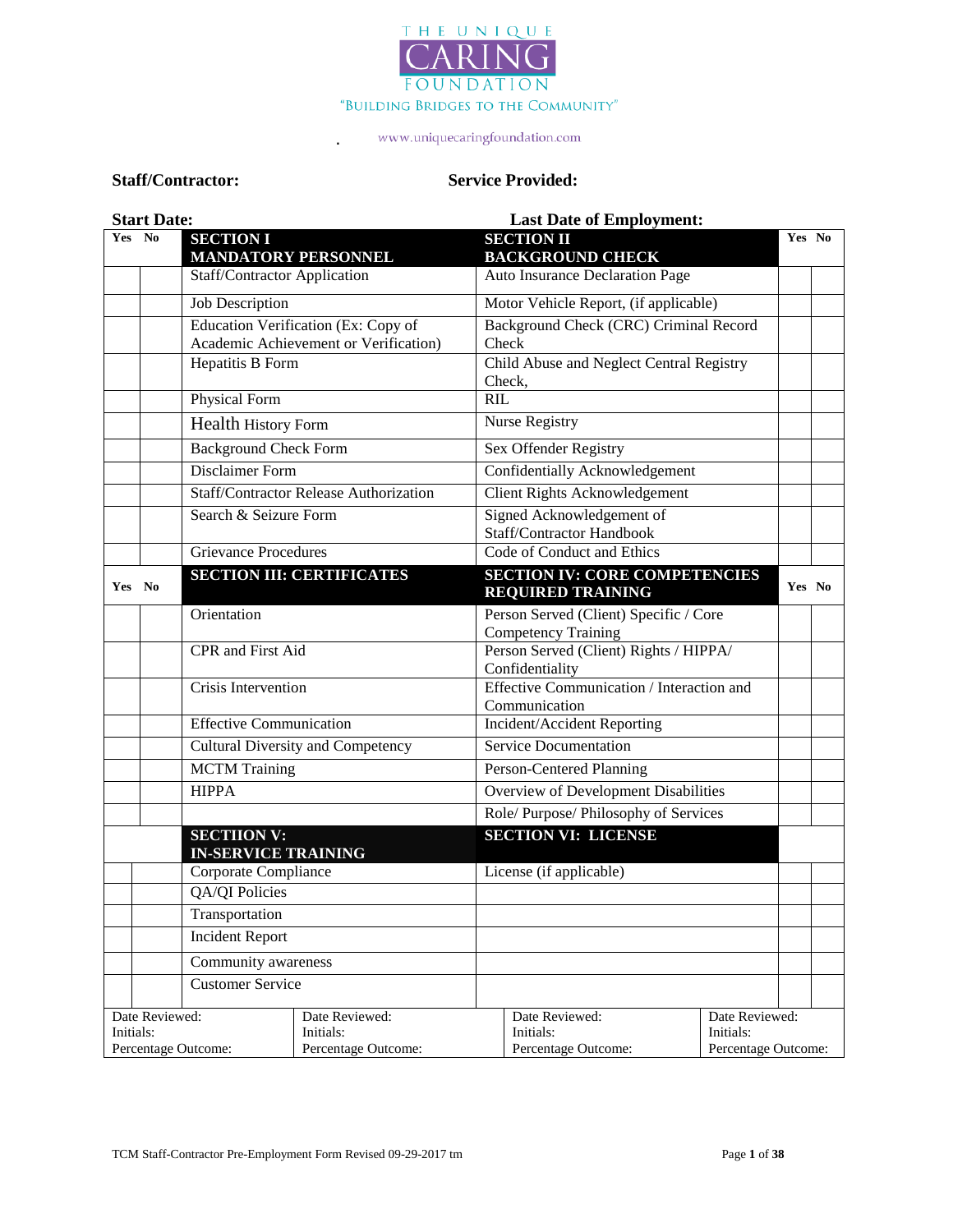

# **SECTION 1**

# **MANDATORY PERSONNEL**

Staff/Contractor Application

Job Description

Education Verification (Ex: Copy of Academic Achievement or Verification)

Hepatitis B Form

Physical Form

Health History Form

Background Check Form

Disclaimer Form

Staff/Contractor Release Authorization

Search & Seizure Form

Grievance Procedures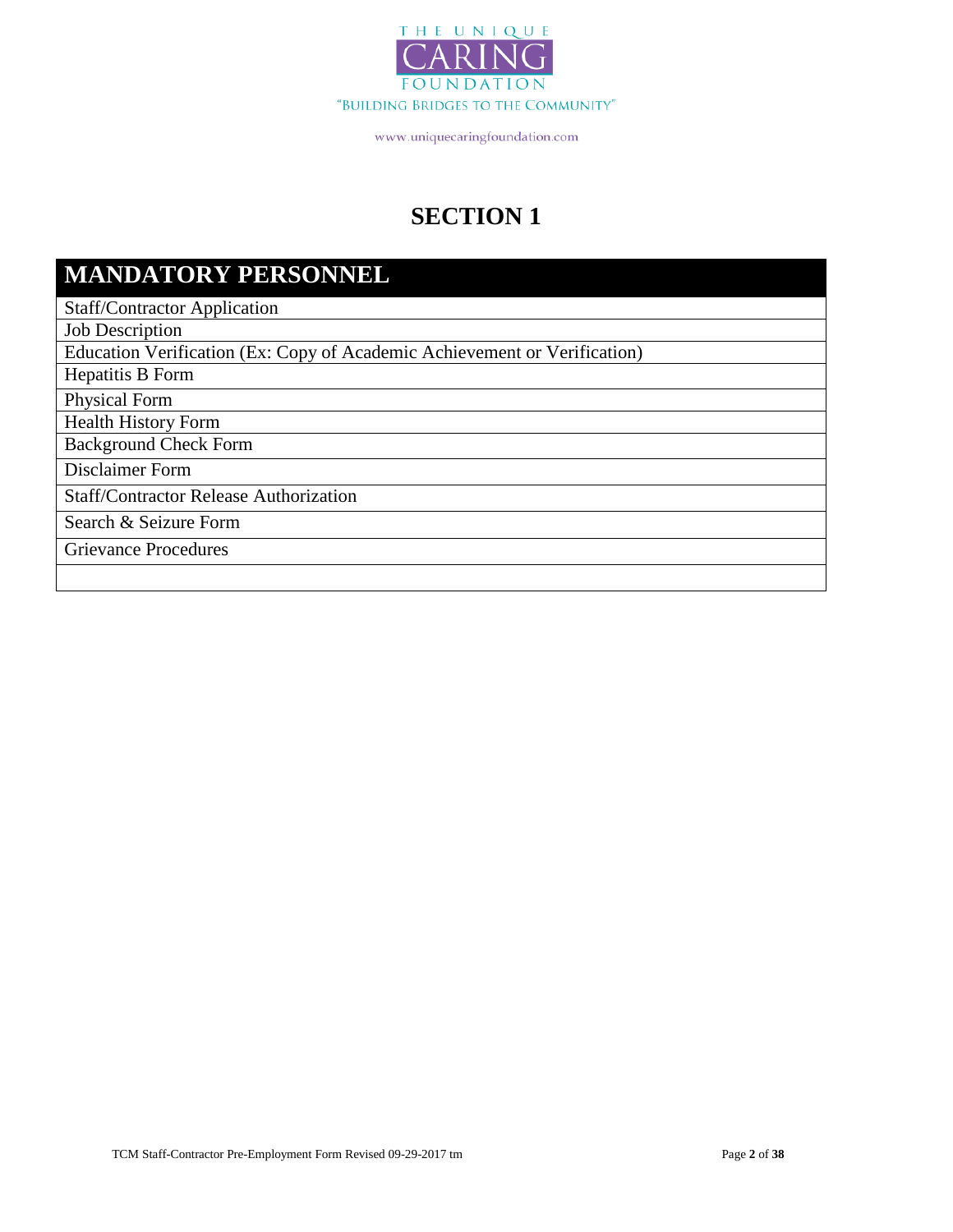

### **HEPATITIS-B WAIVER FORM**

I, \_\_\_\_\_\_\_\_\_\_\_\_\_\_\_\_\_\_\_\_\_\_\_\_\_\_\_\_\_\_\_\_\_\_\_\_\_\_\_understand that due to my occupational exposure to blood or other potentially infectious materials I may be at risk of acquiring Hepatitis-B virus (HBV). I have been given the opportunity to be vaccinated with Hepatitis-B vaccine but at this time have declined it.

If in the future, I continue to have occupational exposure to blood or other potentially infectious materials, and I want to be vaccinated with Hepatitis-B vaccine, I can receive the vaccination.

\_\_\_\_\_\_\_\_\_\_\_\_\_\_\_\_\_\_\_\_\_\_\_\_\_\_\_\_\_\_\_\_\_\_\_\_ \_\_\_\_\_\_\_\_\_\_\_\_\_\_\_\_\_\_

\_\_\_\_\_\_\_\_\_\_\_\_\_\_\_\_\_\_\_\_\_\_\_\_\_\_\_\_\_\_\_\_\_\_\_ \_\_\_\_\_\_\_\_\_\_\_\_\_\_\_\_\_\_

STAFF/CONTRACTOR SIGNATURE DATE

WITNESS SIGNATURE DATE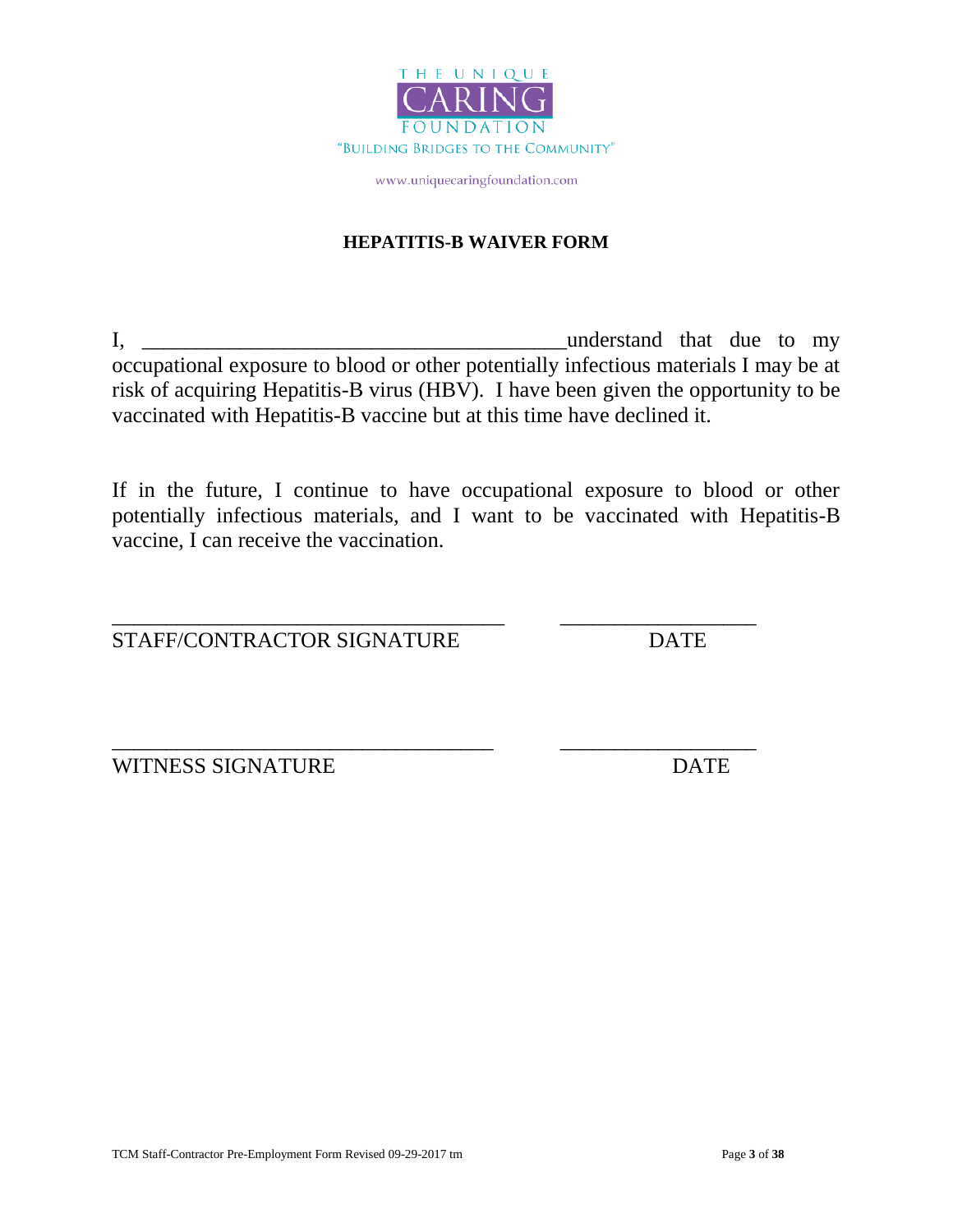

### **Physical Examination Form**

Name of Agency Requesting Information: Unique Caring Foundation**, Inc**

In order to protect the above agency/facility and the person served Unique Caring Foundation, the agency must obtain medical information on the person whose name appears below in order to be in compliance with licensure rules. The person named below has given the agency permission to obtain their medical report and to release the information by the licensed medical Contractor, also named below to Unique Caring Foundation.

| I, _______________________, (patient's name) agree to the release of my physical and/or medical examinations by                                                                                                                                                                                              |                    |                                                                                                                                                                                                                                                                                                                                                                                                                                                                            |                                            |           |                        |
|--------------------------------------------------------------------------------------------------------------------------------------------------------------------------------------------------------------------------------------------------------------------------------------------------------------|--------------------|----------------------------------------------------------------------------------------------------------------------------------------------------------------------------------------------------------------------------------------------------------------------------------------------------------------------------------------------------------------------------------------------------------------------------------------------------------------------------|--------------------------------------------|-----------|------------------------|
|                                                                                                                                                                                                                                                                                                              |                    |                                                                                                                                                                                                                                                                                                                                                                                                                                                                            |                                            |           |                        |
|                                                                                                                                                                                                                                                                                                              |                    |                                                                                                                                                                                                                                                                                                                                                                                                                                                                            |                                            |           |                        |
|                                                                                                                                                                                                                                                                                                              |                    |                                                                                                                                                                                                                                                                                                                                                                                                                                                                            |                                            |           |                        |
|                                                                                                                                                                                                                                                                                                              |                    |                                                                                                                                                                                                                                                                                                                                                                                                                                                                            |                                            |           |                        |
| Height: Weight: Weight: Blood Pressure: Pulse:                                                                                                                                                                                                                                                               |                    |                                                                                                                                                                                                                                                                                                                                                                                                                                                                            |                                            |           |                        |
| History of Medical Illnesses:                                                                                                                                                                                                                                                                                | Yes                | N <sub>0</sub>                                                                                                                                                                                                                                                                                                                                                                                                                                                             |                                            | Yes       | $\overline{\text{No}}$ |
| Tuberculosis or other                                                                                                                                                                                                                                                                                        |                    |                                                                                                                                                                                                                                                                                                                                                                                                                                                                            | Fainting and/or                            |           |                        |
| Pulmonary defects                                                                                                                                                                                                                                                                                            |                    |                                                                                                                                                                                                                                                                                                                                                                                                                                                                            | Dizzy spells                               |           |                        |
| <b>Seizures</b><br><b>Venereal Disease</b>                                                                                                                                                                                                                                                                   |                    |                                                                                                                                                                                                                                                                                                                                                                                                                                                                            | <b>Heart Trouble</b><br>Serious Defects of |           |                        |
| <b>Mental or Emotional</b>                                                                                                                                                                                                                                                                                   |                    |                                                                                                                                                                                                                                                                                                                                                                                                                                                                            | Bones and Joints                           |           |                        |
| Disturbance                                                                                                                                                                                                                                                                                                  |                    | $\frac{1}{2} \left( \frac{1}{2} \right) \left( \frac{1}{2} \right) \left( \frac{1}{2} \right) \left( \frac{1}{2} \right) \left( \frac{1}{2} \right) \left( \frac{1}{2} \right) \left( \frac{1}{2} \right) \left( \frac{1}{2} \right) \left( \frac{1}{2} \right) \left( \frac{1}{2} \right) \left( \frac{1}{2} \right) \left( \frac{1}{2} \right) \left( \frac{1}{2} \right) \left( \frac{1}{2} \right) \left( \frac{1}{2} \right) \left( \frac{1}{2} \right) \left( \frac$ | Other Chronic or                           |           |                        |
| Hypertension                                                                                                                                                                                                                                                                                                 |                    |                                                                                                                                                                                                                                                                                                                                                                                                                                                                            |                                            |           |                        |
| Communicable Disease                                                                                                                                                                                                                                                                                         |                    |                                                                                                                                                                                                                                                                                                                                                                                                                                                                            | Specify if yes:                            |           |                        |
|                                                                                                                                                                                                                                                                                                              |                    |                                                                                                                                                                                                                                                                                                                                                                                                                                                                            |                                            |           |                        |
| Physical Examination (circle all that were examined)                                                                                                                                                                                                                                                         |                    |                                                                                                                                                                                                                                                                                                                                                                                                                                                                            |                                            |           |                        |
| Heart                                                                                                                                                                                                                                                                                                        | Lungs              |                                                                                                                                                                                                                                                                                                                                                                                                                                                                            | Abdomen                                    | Genitalia |                        |
| <b>ENT</b>                                                                                                                                                                                                                                                                                                   | <b>Extremities</b> |                                                                                                                                                                                                                                                                                                                                                                                                                                                                            | Hernia                                     | Eyes      |                        |
|                                                                                                                                                                                                                                                                                                              |                    |                                                                                                                                                                                                                                                                                                                                                                                                                                                                            |                                            |           |                        |
|                                                                                                                                                                                                                                                                                                              |                    |                                                                                                                                                                                                                                                                                                                                                                                                                                                                            |                                            |           |                        |
|                                                                                                                                                                                                                                                                                                              |                    |                                                                                                                                                                                                                                                                                                                                                                                                                                                                            |                                            |           |                        |
| *Required only is tuberculin test positive                                                                                                                                                                                                                                                                   |                    |                                                                                                                                                                                                                                                                                                                                                                                                                                                                            |                                            |           |                        |
| Please comment on any physical, mental or emotional or communicable infectious disease apparent from your<br>examination or any knowledge of the above named person that might affect the health, safety or welfare of adult and<br>children residing in the home or a facility of Unique Caring Foundation. |                    |                                                                                                                                                                                                                                                                                                                                                                                                                                                                            |                                            |           |                        |
|                                                                                                                                                                                                                                                                                                              |                    |                                                                                                                                                                                                                                                                                                                                                                                                                                                                            |                                            |           |                        |
|                                                                                                                                                                                                                                                                                                              |                    |                                                                                                                                                                                                                                                                                                                                                                                                                                                                            |                                            |           |                        |
| Address: Phone:                                                                                                                                                                                                                                                                                              |                    |                                                                                                                                                                                                                                                                                                                                                                                                                                                                            |                                            |           |                        |
|                                                                                                                                                                                                                                                                                                              |                    |                                                                                                                                                                                                                                                                                                                                                                                                                                                                            |                                            |           |                        |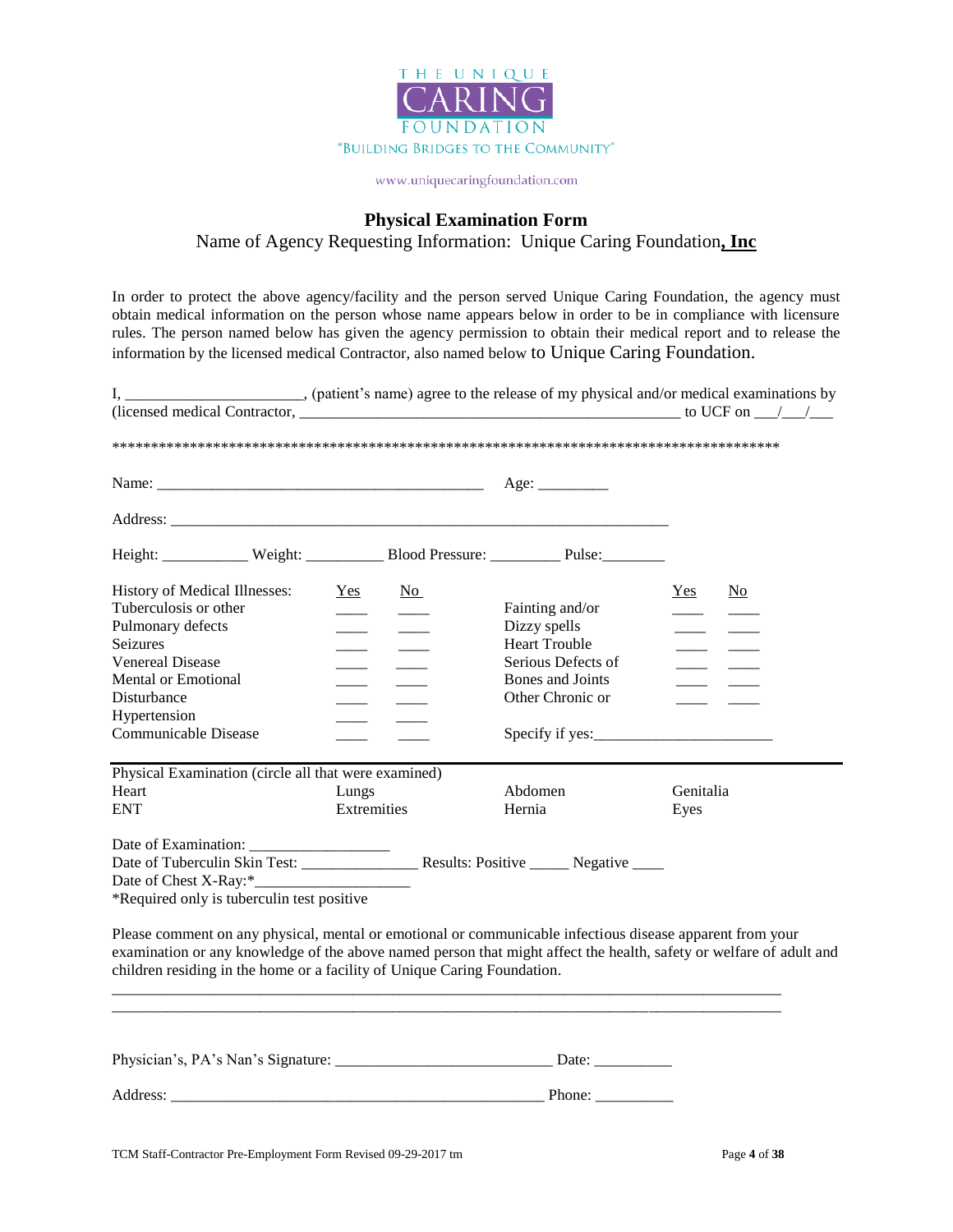

| Name                                                          |                             |
|---------------------------------------------------------------|-----------------------------|
| Home Address                                                  |                             |
| Phone                                                         | <b>Birthdate Example 19</b> |
| HEALTH HISTORY                                                |                             |
| Any history, past or present of                               |                             |
|                                                               | Yes<br>No                   |
| Head or back injuries                                         |                             |
| Convulsions or other neurological disorders                   |                             |
| Heart disease, high blood pressure, or<br>rheumatic fever     |                             |
| Lung disorders, asthma, tuberculosis                          |                             |
| Stomach, gallbladder, or other<br>gastro-intestinal disorders |                             |
| Anemia                                                        |                             |
|                                                               |                             |
| Kidney trouble<br>Venereal disease                            |                             |
|                                                               |                             |
| Diabetes or other glandular disorders                         |                             |
| Surgery                                                       |                             |
| Genital problems                                              |                             |
| Psychological disorders                                       |                             |
| Communicable Disease                                          |                             |
|                                                               |                             |

If any of above answered yes, please elaborate

Excellent Good<br>Fair Goor **Fair** What do you consider your state of health:

To the best of my knowledge, the above information is correct.

STAFF/CONTRACTOR SIGNATURE DATE Date

DSS-5017 (7/83)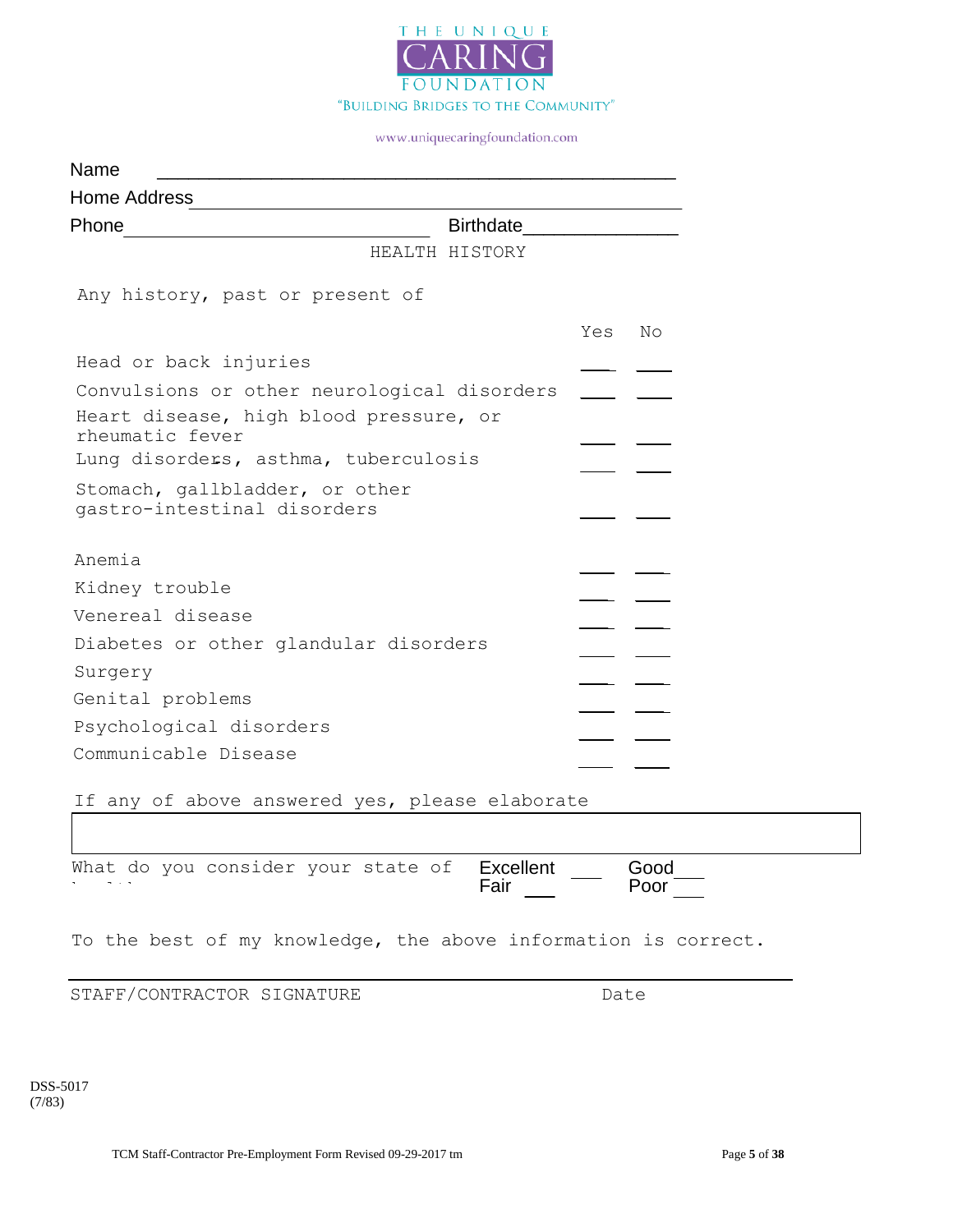

### **BACKGROUND CHECKS**

In connection with my application for employment (including contract for service), I understand that information may be requested by The Unique Caring Foundation, Inc. including criminal records, which can be obtained through the Clerk of Courts, or DMV Driver's License and Driving Record check, A Health Care Registry Check, educational experience, prior employer verification, workers compensation claims and others. These reports will include experience along with reasons for termination or past employment. All expenses incurred will be the responsibility of the applicant. Further, I understand that you, the applicant, will be required to list the names, address, and phone numbers of at least 3 professional and 3 personal (if applicable) references, of which will be verified, in connection with my application for employment.

I herby authorize without reservation, any party or agency contacted by The Unique Caring Foundation, Inc. to furnish the above- mentioned information.

I have the right to make a request of any person served reporting agency, upon proper identification, the information in its files on me at the time of my request.

I further authorize on-going procurement of the above-mentioned reports at any time during my employment (or contract) with The Unique Caring Foundation, Inc.

\_\_\_\_\_\_\_\_\_\_\_\_\_\_\_\_\_\_\_\_\_\_\_\_\_\_\_\_\_\_\_\_\_\_\_ \_\_\_\_\_\_\_\_\_\_\_\_\_\_\_\_\_\_

### **STAFF/CONTRACTOR SIGNATURE DATE**

\_\_\_\_\_\_\_\_\_\_\_\_\_\_\_\_\_\_\_\_\_\_\_\_\_\_\_\_\_\_\_\_\_\_ \_\_\_\_\_\_\_\_\_\_\_\_\_\_\_\_\_\_ **WITNESS SIGNATURE DATE**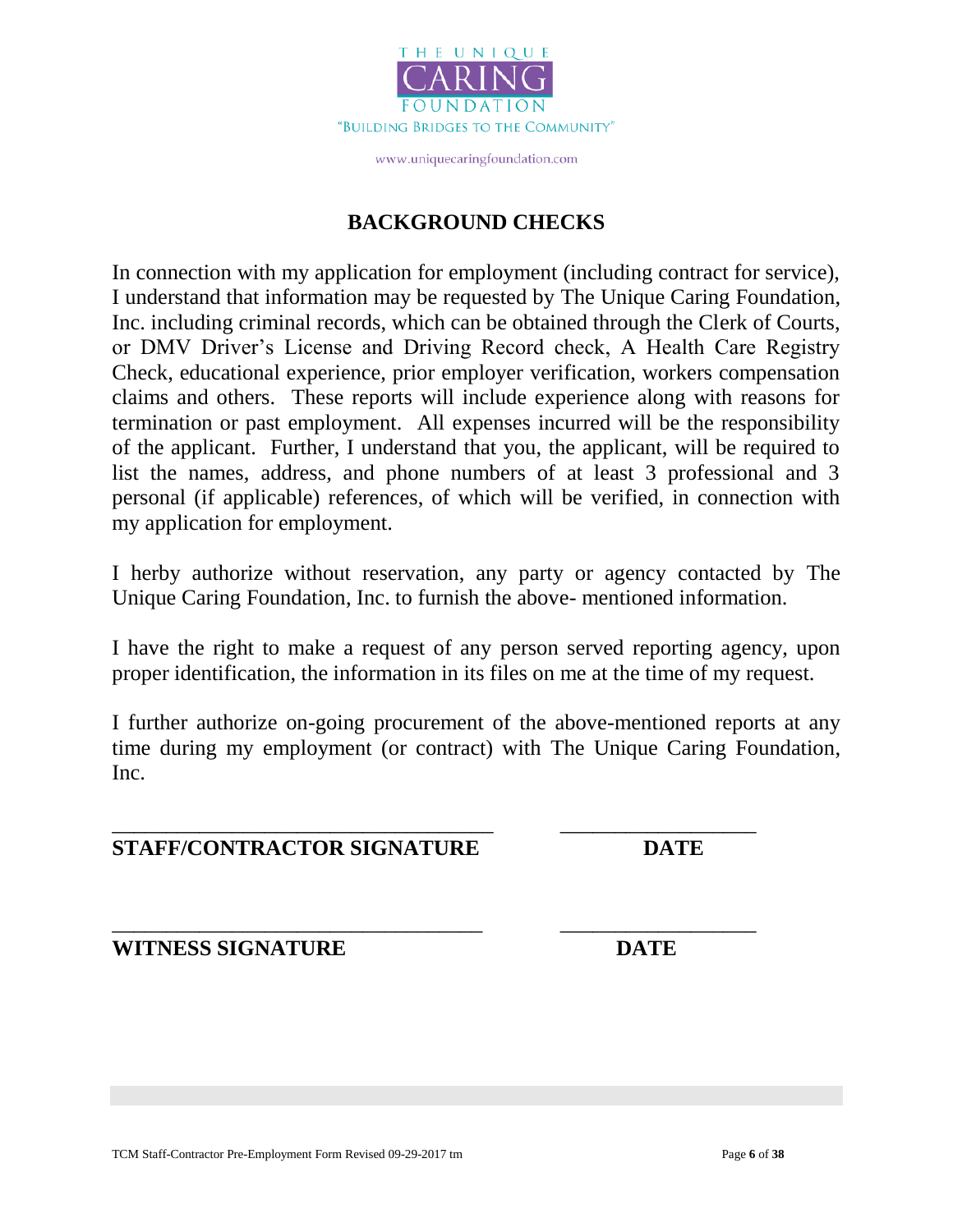

### **DISCLAIMER FOR STAFF/CONTRACTOR**

- I have no criminal, social or medical history that would adversely affect my capacity to work with children and adults.
- I have not abused or neglected a child or adult MR/DD.
- I have not had child protective services or adult protective services, or investigation involvement.
- I have not had child protective or adult protective services involvement that resulted in the removal of a child or adult with MR/DD.
- I have not been a respondent in a juvenile court proceeding that resulted in the removal of a child.
- I have not abused, neglected or exploited a disabled adult.
- I have not been a domestic violence perpetrator.

Have your ever pled "guilty" or "no contest" to or been convicted of a crime other that a minor traffic citation? \_\_ yes or \_\_ no If yes please explain:

\_\_\_\_\_\_\_\_\_\_\_\_\_\_\_\_\_\_\_\_\_\_\_\_\_\_\_\_\_\_\_\_\_\_\_\_\_\_\_\_\_\_\_\_\_\_\_\_\_\_\_\_\_\_\_\_\_\_\_\_\_\_\_\_\_\_\_\_\_

\_\_\_\_\_\_\_\_\_\_\_\_\_\_\_\_\_\_\_\_\_\_\_\_\_\_\_\_\_\_\_\_\_\_\_\_\_\_\_\_\_\_\_\_\_\_\_\_\_\_\_\_\_\_\_\_\_\_\_\_\_\_\_\_\_\_\_\_\_

I certify that the above statements are true and understand that my employment/ contract or my relationship with the agency as an Employee/Staff/Contractor terminated for making a false statement.

If answered "Yes" to any of the above, please explain: \_\_\_\_\_\_\_\_\_\_\_\_\_\_\_\_\_\_\_\_\_\_\_\_\_\_

\_\_\_\_\_\_\_\_\_\_\_\_\_\_\_\_\_\_\_\_\_\_\_\_\_\_\_\_\_\_\_\_\_\_\_\_\_\_\_\_\_\_\_\_\_\_\_\_\_\_\_\_\_\_\_\_\_\_\_\_\_\_\_\_\_\_\_\_\_

\_\_\_\_\_\_\_\_\_\_\_\_\_\_\_\_\_\_\_\_\_\_\_\_\_\_\_\_\_\_\_\_\_\_\_\_\_\_\_\_\_\_\_\_\_\_\_\_\_\_\_\_\_\_\_\_\_\_\_\_\_\_\_\_\_\_\_\_\_

\_\_\_\_\_\_\_\_\_\_\_\_\_\_\_\_\_\_\_\_\_\_\_\_\_\_\_\_\_\_\_\_\_\_\_\_\_\_\_\_\_\_\_\_\_\_\_\_\_\_\_\_\_\_\_\_\_\_\_\_\_\_\_\_\_\_\_\_\_

Printed Name of Staff/Contractor:

Staff/Contractor Signature **Date** Date Date

 Date \_\_\_\_\_\_\_\_\_\_\_\_\_\_\_\_\_\_\_\_\_\_\_\_\_\_\_\_\_\_\_\_\_\_\_\_\_\_\_\_\_\_\_\_\_\_\_\_\_\_\_ \_\_\_\_\_\_\_\_\_\_\_\_\_\_\_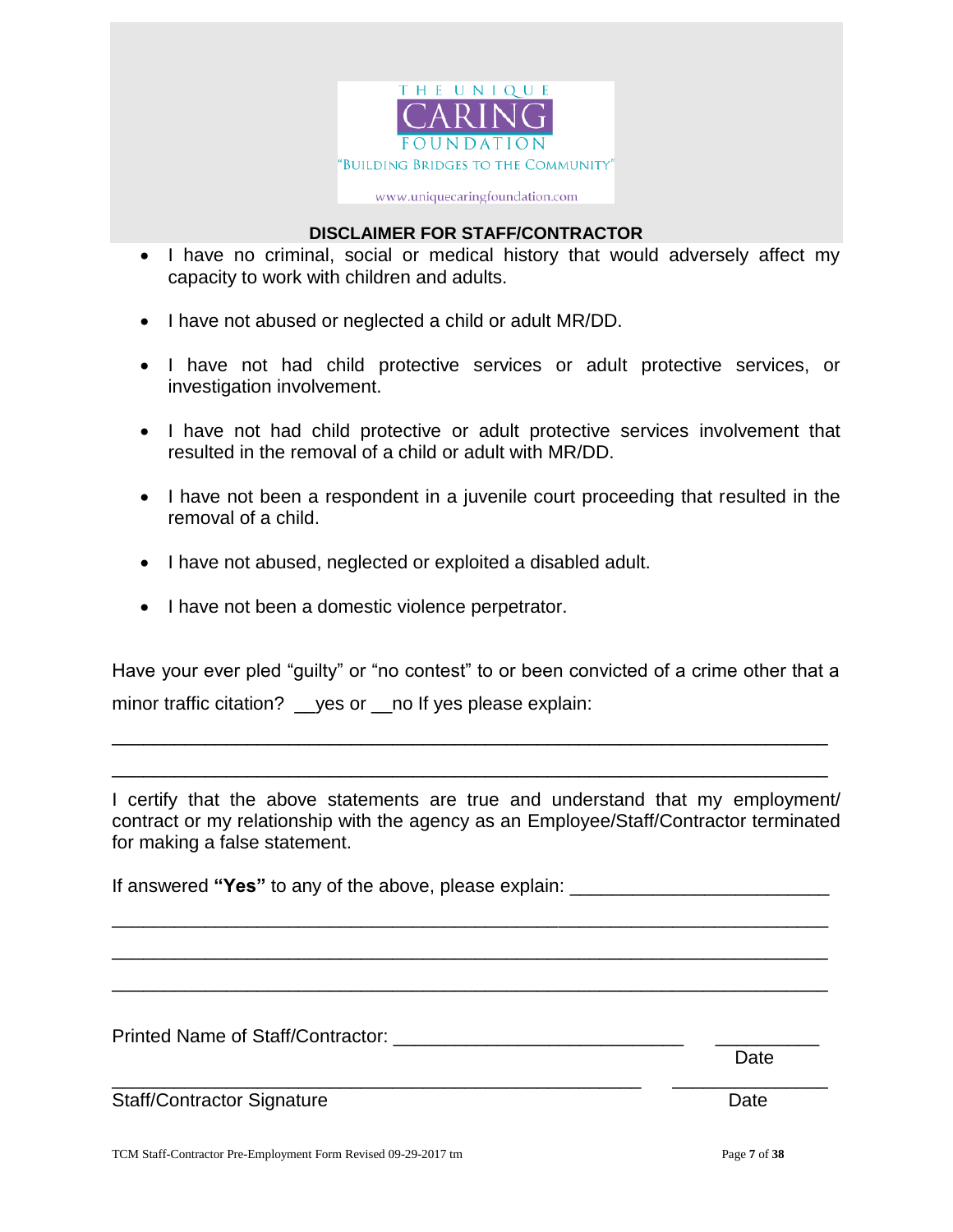

#### **STAFF/CONTRACTOR/ CONTRACTOR RELEASE AUTHORIZATION**

By signing below, I authorize **The Unique Caring Foundation** and its agents **(CRC Criminal Record Check.)** to verify any and all information given by me as a prerequisite of employment/contract. I fully understand that information will include, but is not limited to, criminal records, drug testing, credit history, employment verification, social security number verification, motor vehicle driving record, education verification, and personal history. Furthermore, I release any and all employers, bureaus, agencies, individuals, data organizations, or companies named above from all liabilities of damages that might occur from information obtained. I understand that the information regarding sex, race, and date of birth are for the sole purpose of pre-employment verification and will not be used to discriminate against me in violation of any law. A facsimile (FAX) or photocopy of this release form shall be as valid as the original.

### **\*\*PLEASE PRINT CLEARLY\*\***

| Name $(Last)$ (First) (First) (First) (Middle)                                              |                                                                        |  |  |  |  |  |
|---------------------------------------------------------------------------------------------|------------------------------------------------------------------------|--|--|--|--|--|
|                                                                                             |                                                                        |  |  |  |  |  |
| Date of Birth $\frac{\sqrt{2}}{2}$                                                          |                                                                        |  |  |  |  |  |
|                                                                                             |                                                                        |  |  |  |  |  |
|                                                                                             |                                                                        |  |  |  |  |  |
|                                                                                             |                                                                        |  |  |  |  |  |
| <b>List Previous Employer:</b>                                                              |                                                                        |  |  |  |  |  |
|                                                                                             |                                                                        |  |  |  |  |  |
|                                                                                             | ***APPLICANTS DO NOT WRITE BELOW THIS LINE***                          |  |  |  |  |  |
|                                                                                             | ** FOR OFFICE USE ONLY**                                               |  |  |  |  |  |
| $\Box$ Mecklenburg County Only $\Box$ DMV Report (State____) $\Box$ Employment Verification |                                                                        |  |  |  |  |  |
|                                                                                             |                                                                        |  |  |  |  |  |
| $\Box$ NC Statewide                                                                         | $\Box$ Education Verification $\Box$ Professional License Verification |  |  |  |  |  |
|                                                                                             | □ Federal Search □ Drug Test                                           |  |  |  |  |  |

Please Note: Should any adverse information be obtained the individual will be notified and have the opportunity to correct such information.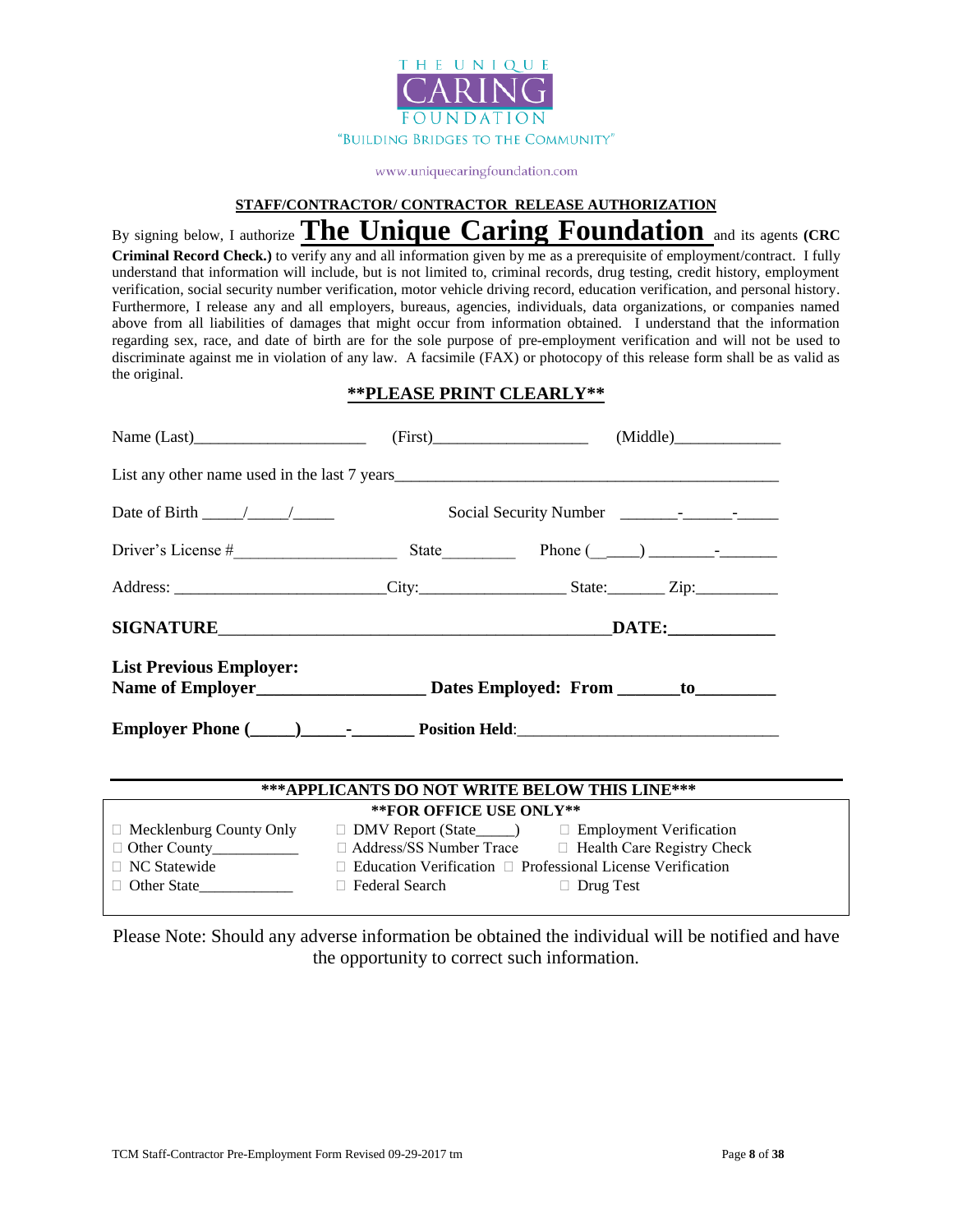

| <b>POLICY NAME:</b>                                               | <b>EFFECTIVE DATE:</b> |
|-------------------------------------------------------------------|------------------------|
| <b>SEARCH AND SEIZURE</b>                                         | 04/01/04               |
| ANNUAL REVIEWS: 01/01/05, 01/01/06, 01/01/07, 01/01/08, 01/01/09, |                        |
| 01/01/10.                                                         |                        |
| UPDATE REVISIONS: 08/25/10, 11/23/10, 11/24/10, 02/04/11          |                        |

### **POLICY:**

When receiving services through THE UNIQUE CARING FOUNDATION, INC. person served shall be free from any unwarranted search of their person or property as well as invasion of privacy. Person served shall be afforded the same rights as any citizen regarding searches with following exceptions:

- 1. Staff/Contractor may be authorized to conduct the two types of searches allowed at THE UNIQUE CARING FOUNDATION, INC.; (a) at the time of admission to establish a record of their personal property and (b) to control what is brought into the Staff/Contractor's home.
- 2. A facility or home approved search may be conducted when there is reason to believe that dangerous or illegal substances, contraband or weapons have been brought into the facility or foster home. The Unique Caring Foundation Staff/Contractor shall obtain authorization for a search from the supervising Qualified Professional, Quality Assurance Manager, Program Manager or Executive Director if the search disrupts services to person served or could be considered an invasion of person served privacy.

#### **PROCEDURES:**

- 1. Prior to any search taking place, the Staff/Contractor member contacts the supervising Qualified Professional, Quality Assurance Manager, Program Manager or Executive Director for prior approval. If, in the judgment of the Staff/Contractor member, a search needs to take place immediately, the search may be conducted, and a follow up call to the supervising Qualified Professional, Quality Assurance Manager or Program Manager immediately after the search.
- 2. THE UNIQUE CARING FOUNDATION, INC. authorizes two types of searches:
	- A. **Search of Person:** The person served personally empties their pockets inside out and turns shoes upside down. No patted frisk searches by Staff/Contractor member are authorized.
	- B. **Search of Foster Home:** The home or day site is searched for hidden items. The search is supervised by a Staff/Contractor member or Contractor. At any time a search is warranted and the person served refuse, a debriefing is held between the Staff/Contractor member, the supervising Qualified Professional, Quality Assurance Manager or Program Manager. A decision is made whether the police should be called to conduct the search. If it is determined that the person served has any illegal substances, contraband or a weapon, the supervising Qualified Professional, Quality Assurance Manager or Program Manager will authorize the police to be dispatched to conduct a search and help promote the safety of everyone involved.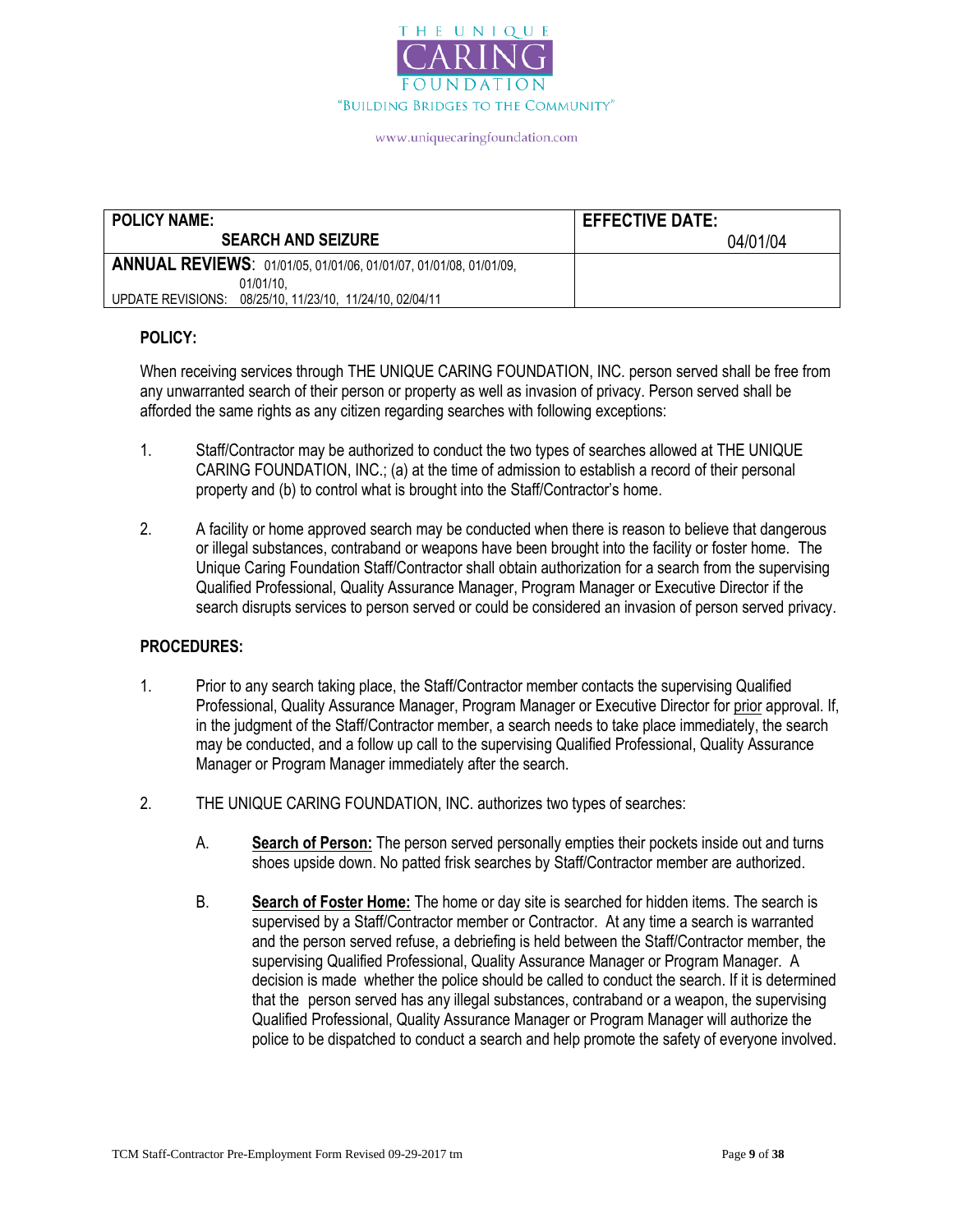### **Reasons for a Search and Seizure Incident**:

If the Contractor beyond a reasonable doubt knows that the person serve is:

- Distributing an illegal substances
- In possession of illegal substances
- In possession or a firearm or illegal weapon,
- In possession of expensive equipment in boxes
- In possession of expensive jewelry that is not theirs

The legal guardian will be made aware of The Unique Caring Foundation, INC. policy during admission. Documents will be signed stating acceptance and authorization to the search and seizure policy that THE UNIQUE CARING FOUNDATION, INC. has in place. In the event that items' not belonging to the person served are confiscated during the search, the supervising Qualified Professional, Quality Assurance Manager or Program Manager will take possession of those items. A determination will be made regarding the disposition of item(s). Every effort will be made to return the item(s) to the rightful owner. If the confiscated items are illegal drugs, contraband and/or a weapon, the Director or Supervisor will turn the items over to the local police department. In both cases, the legal guardian will be contacted, within 48 hours in writing, by the supervising Qualified Professional of what has taken place.

#### **Informing Legal Guardian or Legally Responsible Individual:**

- 1. The legal custodian/legally responsible person is informed as soon as possible but within 48 hours after the search is conducted.
- 2. A Search and Seizure Report Form is completed and placed in the person served record by the Supervising Qualified Professional. The legal guardian will also receive a copy within 48 hours of completion of this report. Please note, the police department report will determine the delivery of this report.

#### **Documentation:**

Every Search and Seizure that required the presence of Law Enforcement must have a police report and number attached to the report. Every Search and Seizure shall be documented. The documentation shall include:

- 1. Action taken by Contractor
- 2. Reason for Search
- 3. Procedures followed in the search
- 4. A description of any property seized and
- 5. An account of the disposal of seized property.
- 6. Date & time of the search
- 7. Action taken by the agency
- 8. Name of the Contractor informing the agency
- 9. Date & time parent/guardian was notified by agency

\_\_\_\_\_\_\_\_\_\_\_\_\_\_\_\_\_\_\_\_\_\_\_\_\_\_\_\_\_\_\_\_\_\_\_\_\_\_\_\_\_\_ \_\_\_\_\_\_\_\_\_\_\_\_\_\_\_\_\_\_

**\_\_\_\_\_\_\_\_\_\_\_\_\_\_\_\_\_\_\_\_\_\_\_\_\_\_\_\_\_\_\_\_\_\_\_\_\_\_\_\_\_\_ \_\_\_\_\_\_\_\_\_\_\_\_\_\_\_\_\_\_**

10. Date & time the agency was informed

### **STAFF/CONTRACTOR SIGNATURE DATE**

### **WITNESS SIGNATURE DATE**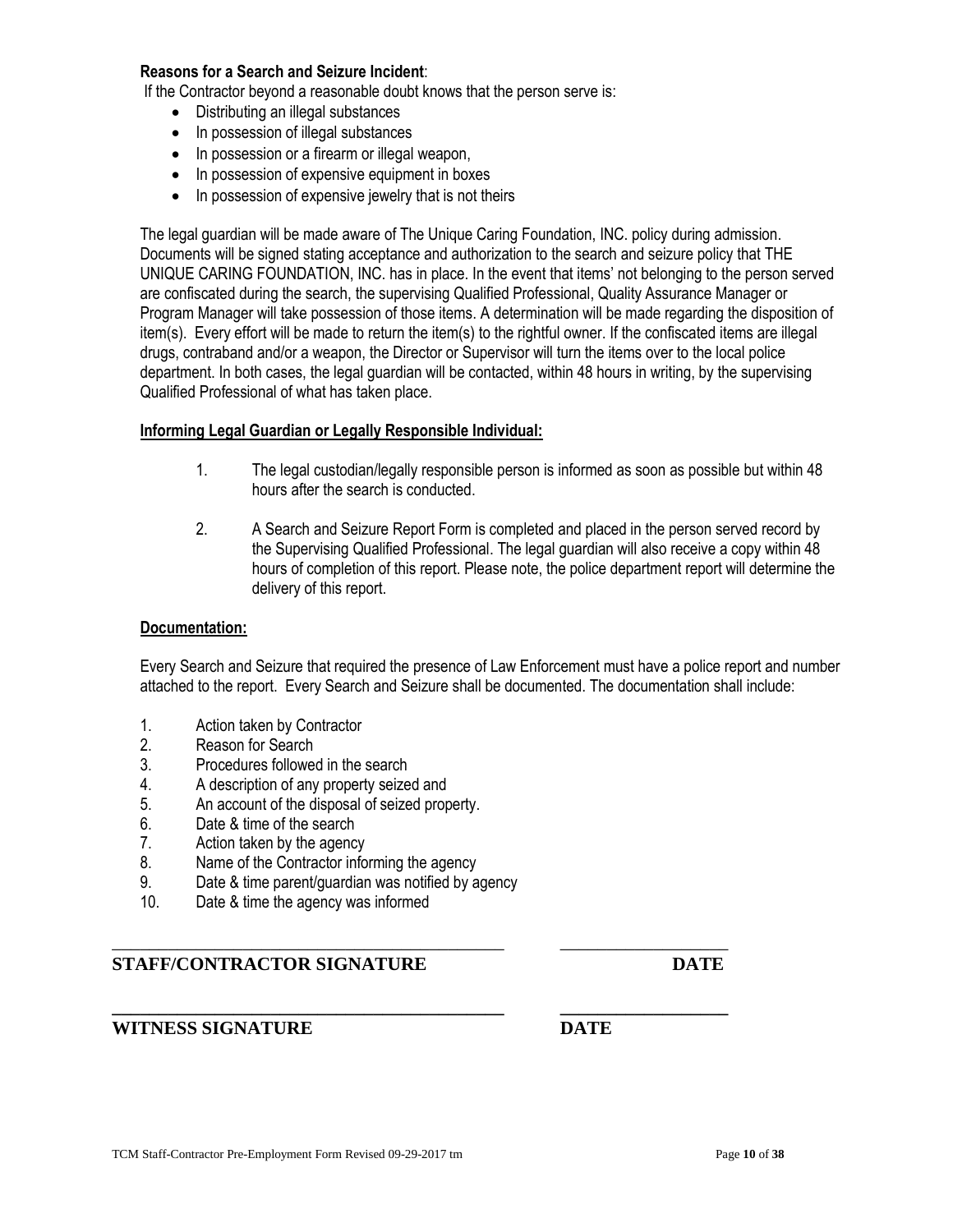

### **SEARCH AND SEIZURE REPORT FORM**

*Before conducting a search review agency's Policy and Procedures. Fill in all blank and remember to contact your supervisor.*

Name of Client: \_\_\_\_\_\_\_\_\_\_\_\_\_\_\_\_\_\_\_\_\_\_\_\_\_\_\_\_\_\_\_\_\_\_\_\_ Medical Record #: \_\_\_\_\_\_\_\_\_\_\_\_\_\_\_\_\_\_\_\_\_

Date of Search: <br>
Time of Search: <br>
Time of Search:

Contractor Reporting Search: \_\_\_\_\_\_\_\_\_\_\_\_\_\_\_\_\_\_\_\_\_\_\_\_\_\_\_\_\_\_\_\_\_\_\_\_\_\_\_\_\_\_\_\_\_\_\_\_\_\_\_\_\_\_\_\_\_\_

Action Taken by Contractor

Action Taken by the Agency:

Reason for Search: Suspicious Search with Administration Approval

Description of property seized :

An account of how the seized property was disposed:

### **REPORTING INFORMATION:**

| <b>Agency/Person</b>     | <b>Contact Name</b>                                        | <b>Notification</b><br><b>Date</b> | <b>Notification</b><br>Time |
|--------------------------|------------------------------------------------------------|------------------------------------|-----------------------------|
| Unique Caring Foundation |                                                            |                                    |                             |
| Parent/Guardian          |                                                            |                                    |                             |
| <b>County DSS</b>        |                                                            |                                    |                             |
| Law Enforcement          |                                                            |                                    |                             |
| Other                    |                                                            |                                    |                             |
|                          | Name/Title of Supervisor authorizing report (Please print) |                                    |                             |
| Signature:               |                                                            | Date:                              |                             |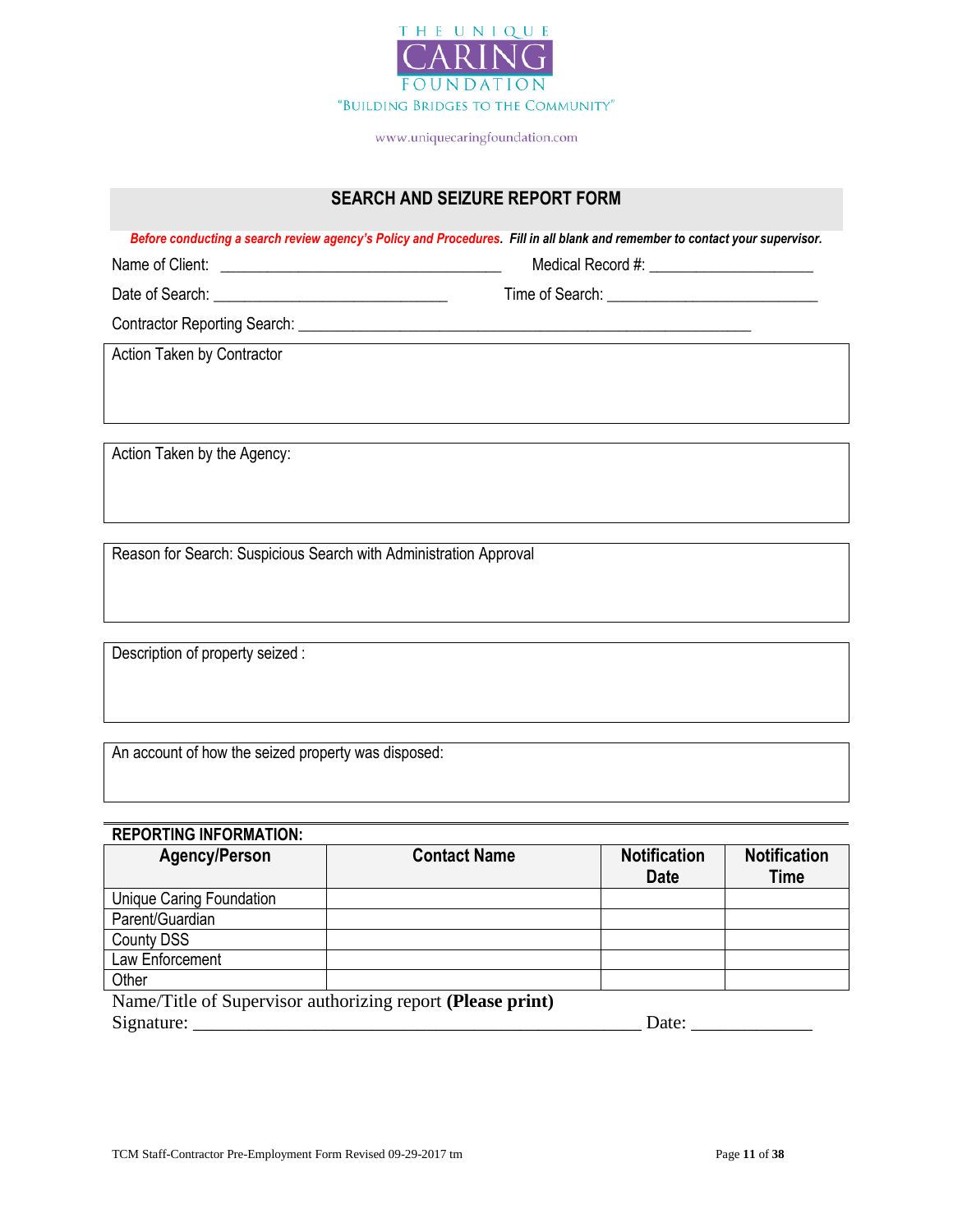

## **STAFF/CONTRACTOR GRIEVANCE POLICY AND PROCEDURES**

| POLICY #: $27G.0201(a)(8)-(14)$ | POLICY EFFECTIVE DATE: Jan 1, 2009       |  |
|---------------------------------|------------------------------------------|--|
| <b>Annual Review:</b>           | Updates/Revisions: 1/1/2008; 03/02/2011; |  |
| Approved by: QA/QI Committee    |                                          |  |

### **What if you have a concern or problem at work?**

You can try an informal approach by talking to a member of management about your complaint so we can try to find a solution. We encourage you to always talk to any member of management about your concerns. We will make it our priority to listen to you and try to work out all issues. If we are unable to resolve the issue you can use our "grievance and complaint procedures" to take a more formal approach.

A "grievance or complaint" is a concern or complaint you have against a Staff/Contractor affiliated with Unique Caring Foundation, Inc., that has not been resolved. We believe in your right to do this, and we will help you through the process as outlined below:

**Step I:** Initiate the Grievance Process. If unable to find a good solution, initiate the process by submitting the Grievance form to Human Resource Representative within 2-5 business days of your verbal complaint to management.

**Step II:** Upon the completion of the Grievance and Complaint Report submit it to the Human Resources Department. The HR Representative will take one of the following actions within 2 to 5 days of receiving the complaint:

- 1. *Determine that there is no reasonable cause for complaint*. If the Human Resources Representative determines the complaint was unfounded and documents such in writing, by checking the appropriate line on the bottom of the complaint form. The complainant must sign the complaint form again indicating that they have been informed of this determination.
- 2. *If the Human Resources Representative is able to offer a resolution that is acceptable to the complainant*, this resolution will be documented on the complaint form. The complainant must check the appropriate line on the complaint form and sign the bottom of the complaint form indicating that they agree that the proposed resolution is acceptable.
- 3. *Attempt to resolve the complaint, but finds that Human Resources Representative. proposed resolution is not satisfactory to the complainant.* Since the Human Resources Representative is unable to resolve the complaint to the satisfaction of the complainant, this will be indicated on the Complaint form and forwarded to the Quality Assurance/Quality Improvement Committee for further resolution.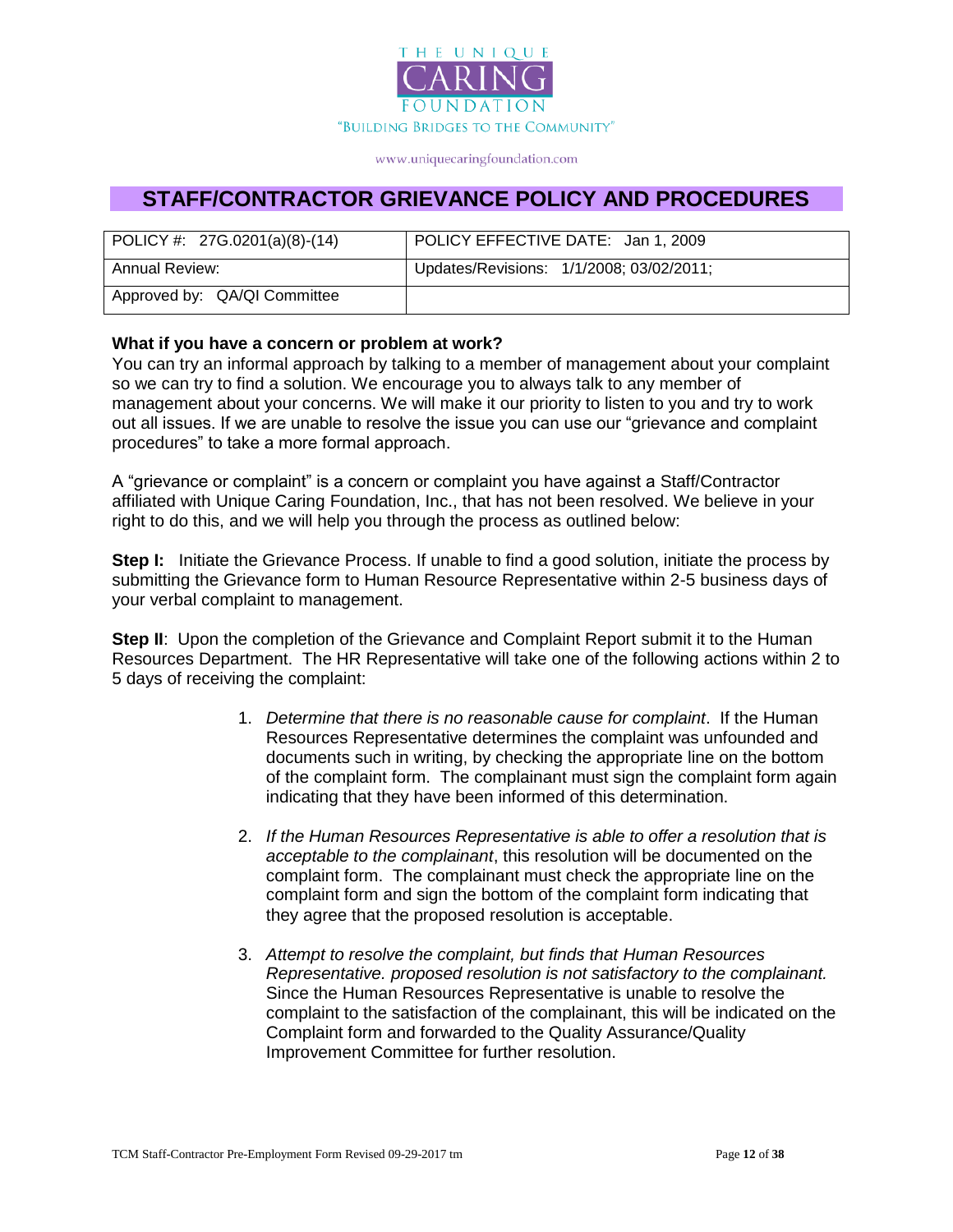**Step III:** If it is determined that the matter cannot be resolved within five (5) working days and a lengthy investigation is anticipated, a quorum of the QA/QI committee will convene. At the discretion of the committee the complainant may be requested to personally present the complaint to the QA/QI Committee. This committee has 5 working days for a resolution.

**Step IV**: Staff/Contractor do have a **Right of Appeal** to the Board of Directors if the resolution of the QA/QI Committee is still not satisfactory. After receipt of your grievance, you will be notified, in writing, within 5 business days of receipt of your concerns. The Board of Directors will find a solution to resolve your concern or complaint within 10 additional business days.

**Step V:** The Executive Director makes the ultimate decision based on Recommendation from the Board. He upholds the Board's decision or makes an independent decision.

This process has been set up to give Staff/Contractor a way to get help in solving a problem with our supports when you feel we are not listening or responding to you. There will be no retaliation for you talking about a concern or complaint or filing a grievance. You can be sure that at every step we will try to find a good solution.

My signature below indicates that I have received a copy of The Unique Caring Foundation Grievance and Complaint policy which outlines how to file a complaint if I am not satisfied or feel grieved.

### \_\_\_\_\_\_\_\_\_\_\_\_\_\_\_\_\_\_\_\_\_\_\_\_\_\_\_\_\_\_\_\_\_\_\_\_\_\_\_\_\_\_ \_\_\_\_\_\_\_\_\_\_\_\_\_\_\_\_\_\_ **STAFF/CONTRACTOR SIGNATURE DATE**

**\_\_\_\_\_\_\_\_\_\_\_\_\_\_\_\_\_\_\_\_\_\_\_\_\_\_\_\_\_\_\_\_\_\_\_\_\_\_\_\_\_\_ \_\_\_\_\_\_\_\_\_\_\_\_\_\_\_\_\_\_ WITNESS SIGNATURE DATE**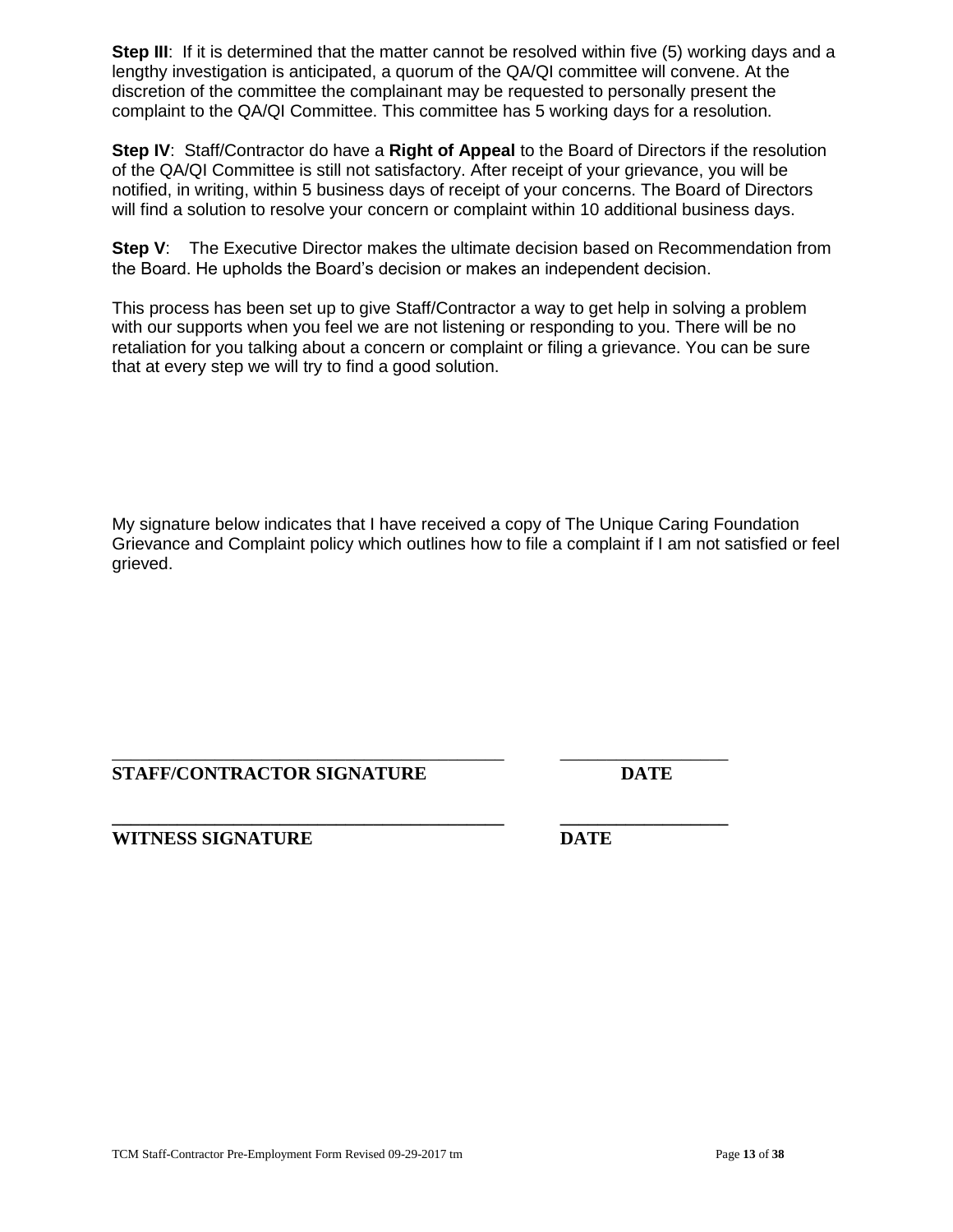

# **SECTION 2**

# **BACKGROUND CHECKS**

Auto Insurance Declaration Page

Motor Vehicle Report, (if applicable)

Background Check (CRC) Criminal Record Check

Child Abuse and Neglect Central Registry Check,

RIL

Nurse Registry

Sex Offender Registry

Confidentially Acknowledgement

Client Rights Acknowledgement

Signed Acknowledgement of Staff/Contractor Handbook

Code of Conduct and Ethics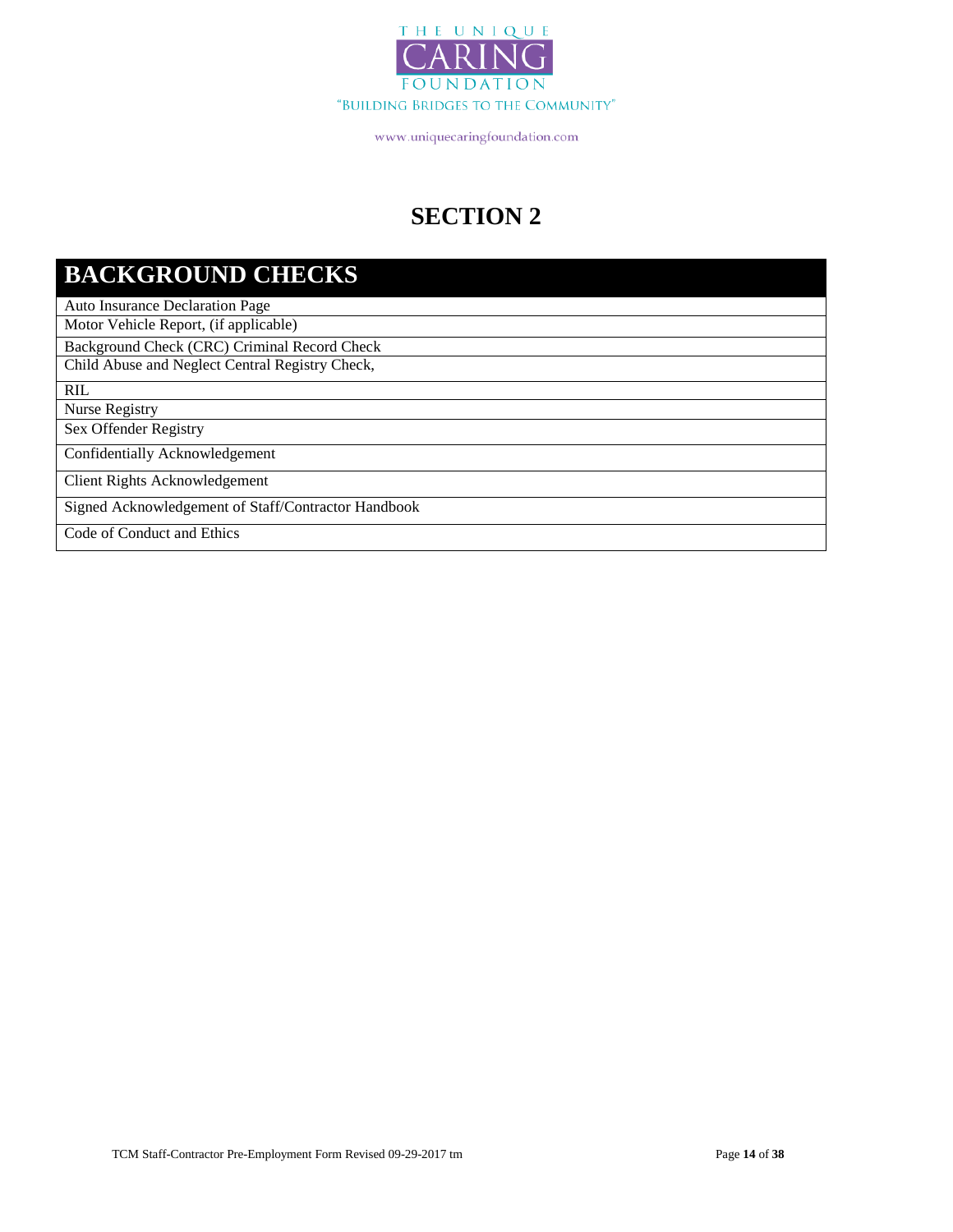

### CLIENT RIGHTS POLICY

- 1. Each individual who is admitted to a Unique Caring Foundation service will be informed of his/her rights as stipulated in 122C Article 3. A written summary will be given each participant and his/her legally responsible person.
- 2. All Staff/Contractor, and volunteers are informed of the rights of the participants. Documentation of this training is signed by each Staff/Contractor member, and volunteers and maintained by the program.
- 3. The Unique Caring Foundation Client Rights Committee will conduct an annual review of the Client Rights Policy, rights training and agency compliance with the Client Rights Policy.
- 4. Information provided to the participant will be consistent with their level of comprehension and will include: Protection regarding disclosure of confidential information; the governing body policies for fee assessment; grievance procedure; service suspension or expulsion; search and seizure procedure; and program rules with potential penalties.
- 5. Participants/legally responsible persons will be informed in terms they can understand about the potential risks and benefits of services, and will give consent to receive these services except in emergency situations or otherwise specified by laws.
- 6. Each voluntarily admitted individual has the right to refuse any treatment and or service.
- 7. If treatment is refused, the qualified professional will determine if another type of treatment is possible. If all appropriate modalities are refused, a voluntarily admitted consumer can be discharged. Refusal of consent should not be used as the sole grounds for termination unless the procedure is the only viable treatment/habilitation method available at the agency.
- 8. Documentation of informed consent will be placed in the individual's record.
- 9. Each individual will be encouraged to participate in appropriate, generally accepted social interactions and activities with other members of the community.
- 10. Special procedures and safeguards will be developed and implemented according to sound medical practice when a medication that is known to present serious risk to an individual is prescribed.
- 11. Staff/Contractor will make every reasonable effort to protect each participant's personal clothing and possessions from theft, damage, destruction, loss or misplacement.
- 12. Each participant is assured the right to dignity, privacy and human treatment in the provision of personal health, hygiene and grooming care. Such rights include but are not limited to an opportunity for a shower or tub bath daily, the opportunity to shave daily, the opportunity to obtain individual personal hygiene articles which include but not limited to toothpaste, toothbrush, sanitary napkins, shaving cream and utensils.
- 13. Bath tubs or showers and toilets that ensure individual privacy will be available. Adequate toilet, lavatory, and bath facilities for use by an individual with mobility impairment may be available.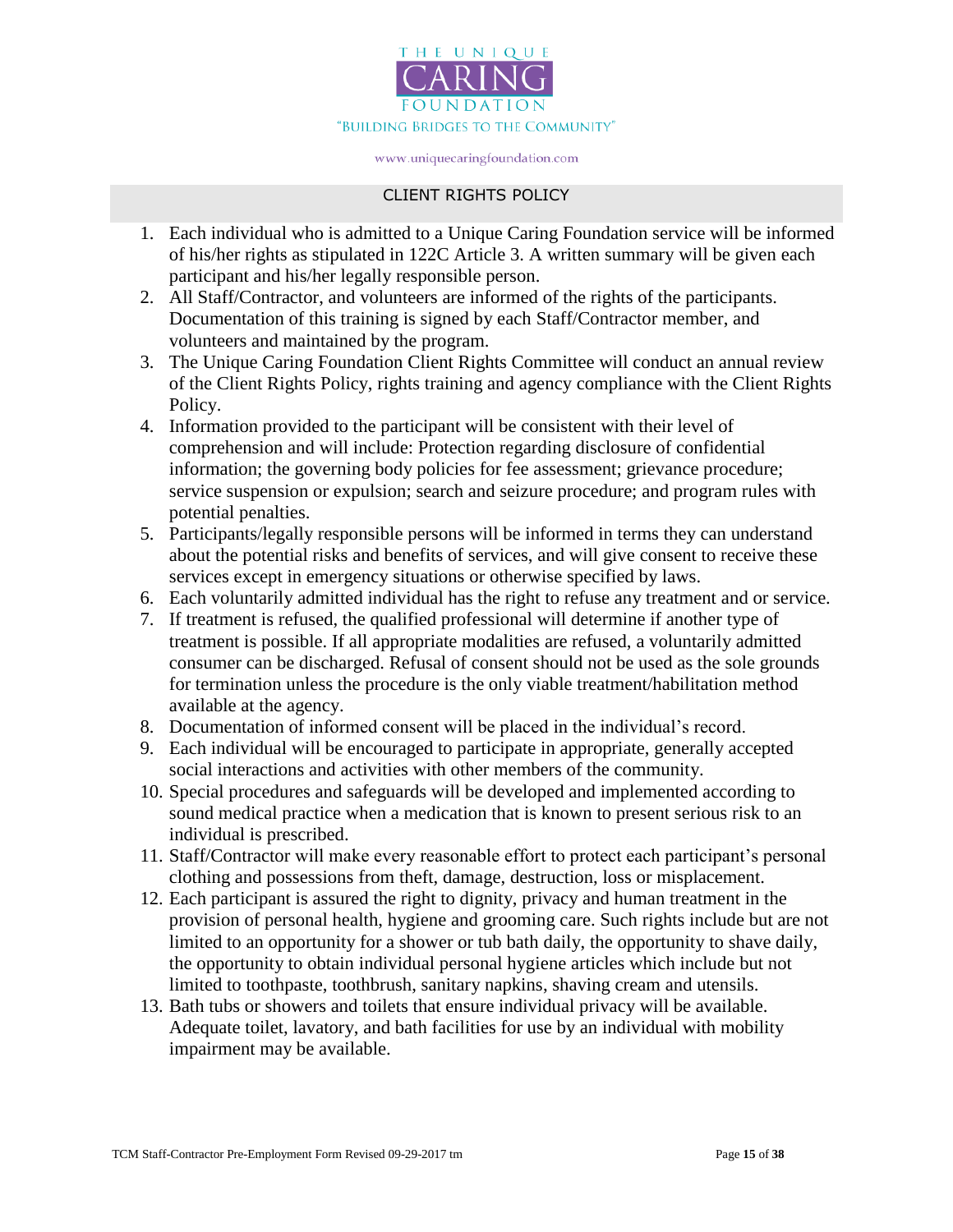- 14. Each consumer will be provided a quiet atmosphere for uninterrupted sleep during scheduled sleeping yours and accessible areas for personal privacy for at least limited periods of time as clinically appropriate.
- 15. Each participant will maintain communication rights. Adult participants will have access to a telephone in a private area.
- 16. Individuals will be free from unwarranted invasion of his/her privacy. Searches of the individual or their property is warranted only when there is a reason to believe that they have possession of materials that are prohibited by the program's admission policy (including House Rules) or our agreement with the individual. All searches will be conducted according to The Unique Caring Foundation policy.
- 17. Each participant will be free from the threat or fear of unwarranted suspension or expulsion from the program. Any suspension or termination of services will comply with The Unique Caring Foundation Suspension/Termination Policy.
- 18. Staff/Contractor will not subject any participant to any sort of neglect or indignity or inflict abuse upon anyone. Staff/Contractor will ensure to prevent the neglect or abuse of any participant in their care by others.
- 19. Staff/Contractor are prohibited from engaging in ay acts that constitute a sexual offense, sexual molestation, sexual harassment or sexual abuse.
- 20. All instances of alleged or suspected abuse, neglect or exploitation of consumers will be reported to the appropriate county Department of Social services, Division of Facility Services and the Healthcare Registry. Persons reporting instances of abuse, neglect or exploitation will be protected from harassment or threats.
- 21. The goal of the agency is to provide services using the least restrictive, most appropriate and effective positive modality.
- 22. Each participant will be free from unnecessary or excessive medication.
- 23. The following restrictive interventions are not used at all: Seclusion, physical restraint, isolated time out (see policy).
- 24. The following types of procedures are prohibited: Interventions prohibited by statute, corporal punishment, painful body contact, substance administered to induce painful bodily reactions, unpleasant tasting foodstuffs, noxious situations or substances, noise, bad smells, splashing with water, potentially physically painful procedures, electric shock, and insulin shock.
- 25. Use of protective devices will not be permitted unless the following conditions are met: The device has been assessed, it is the least restrictive appropriate measure, the individual is monitored at all times and the devices are cleaned at regular intervals.
- 26. The Unique Caring Foundation and our Staff/Contractors reserve the right to establish rules regarding acceptable behaviors and medical records requirements. Violation of these rules may cause a service disruption and replacement or suspension/termination. Service suspensions or terminations will comply with The Unique Caring Foundation policies and the Grievance Procedure.
- 27. Participants/legally responsible persons may recommend changes in program policies and procedures or agency governance.
- 28. Each participant maintains all civil rights unless adjudicated incompetent.
- 29. Participants have the right to contact the Governor Advocacy for persons with Disabilities and will be given assistance by the program Staff/Contractor if necessary. The telephone number for the council is 1-704-433-2067.
- 30. The Grievance Policy and procedure is distributed to all participants and/or family members upon admission to the program. This policy allows consumers, family members, significant others, Staff/Contractors and Staff/Contractor to express concerns about services and what response they may expect. The procedures include how to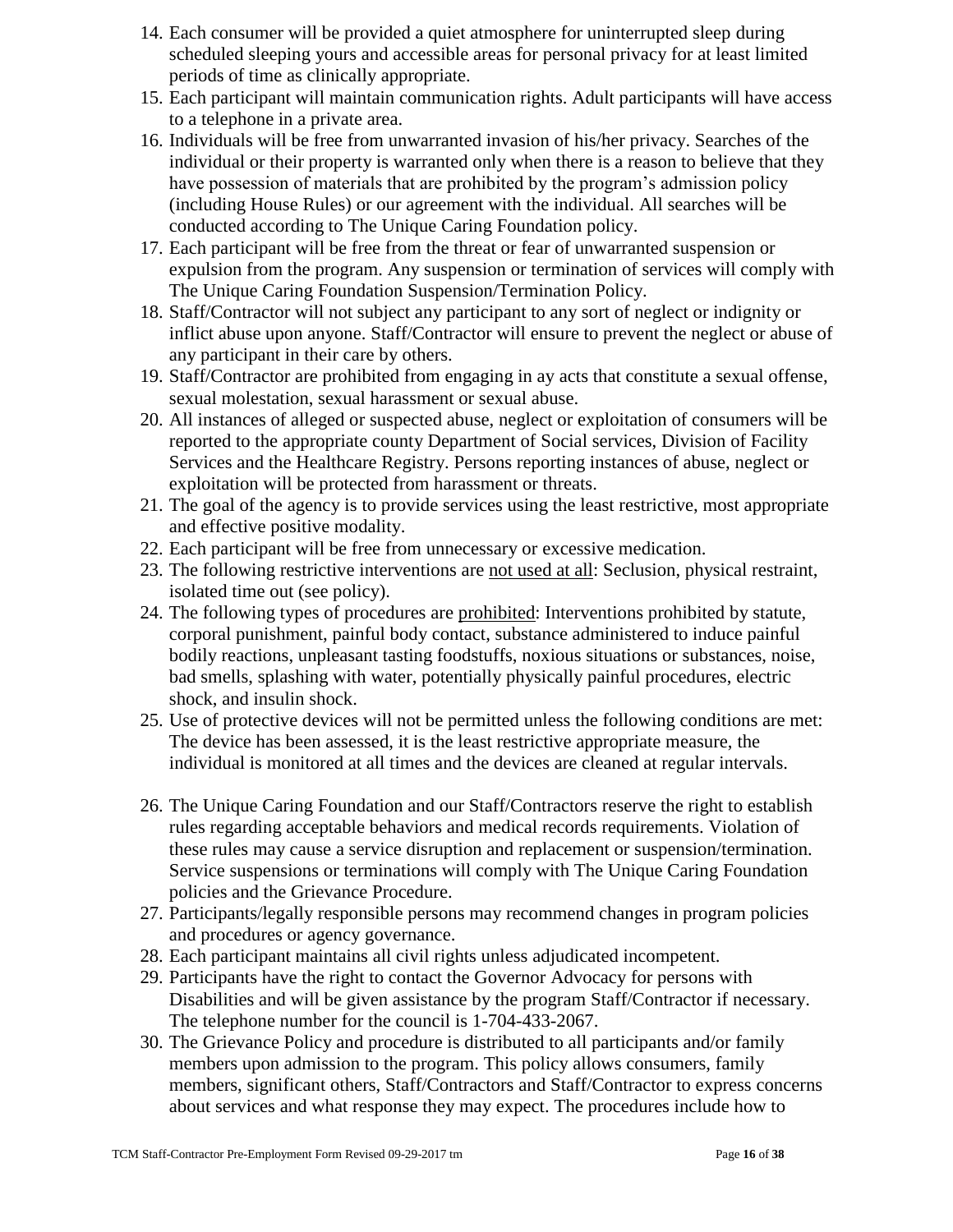concern/complaint is to be expressed, to whom the concern/complaint should be addressed, a time frame for a response, and subsequent levels of management to contact if the response is unsatisfactory.

Referral to the Advocate may be made at any point in the grievance process. Referrals to the appropriate Governor's Advocacy Council Staff/Contractor may be made at any point in the process. Each complaint will be evaluated and may be referred to the Client Rights Committee for investigation at any point.

\_\_\_\_\_\_\_\_\_\_\_\_\_\_\_\_\_\_\_\_\_\_\_\_\_\_\_\_\_\_\_\_\_\_\_\_\_\_\_\_\_\_ \_\_\_\_\_\_\_\_\_\_\_\_\_\_\_\_\_\_

**\_\_\_\_\_\_\_\_\_\_\_\_\_\_\_\_\_\_\_\_\_\_\_\_\_\_\_\_\_\_\_\_\_\_\_\_\_\_\_\_\_\_ \_\_\_\_\_\_\_\_\_\_\_\_\_\_\_\_\_\_**

**STAFF/CONTRACTOR SIGNATURE DATE**

**WITNESS SIGNATURE DATE**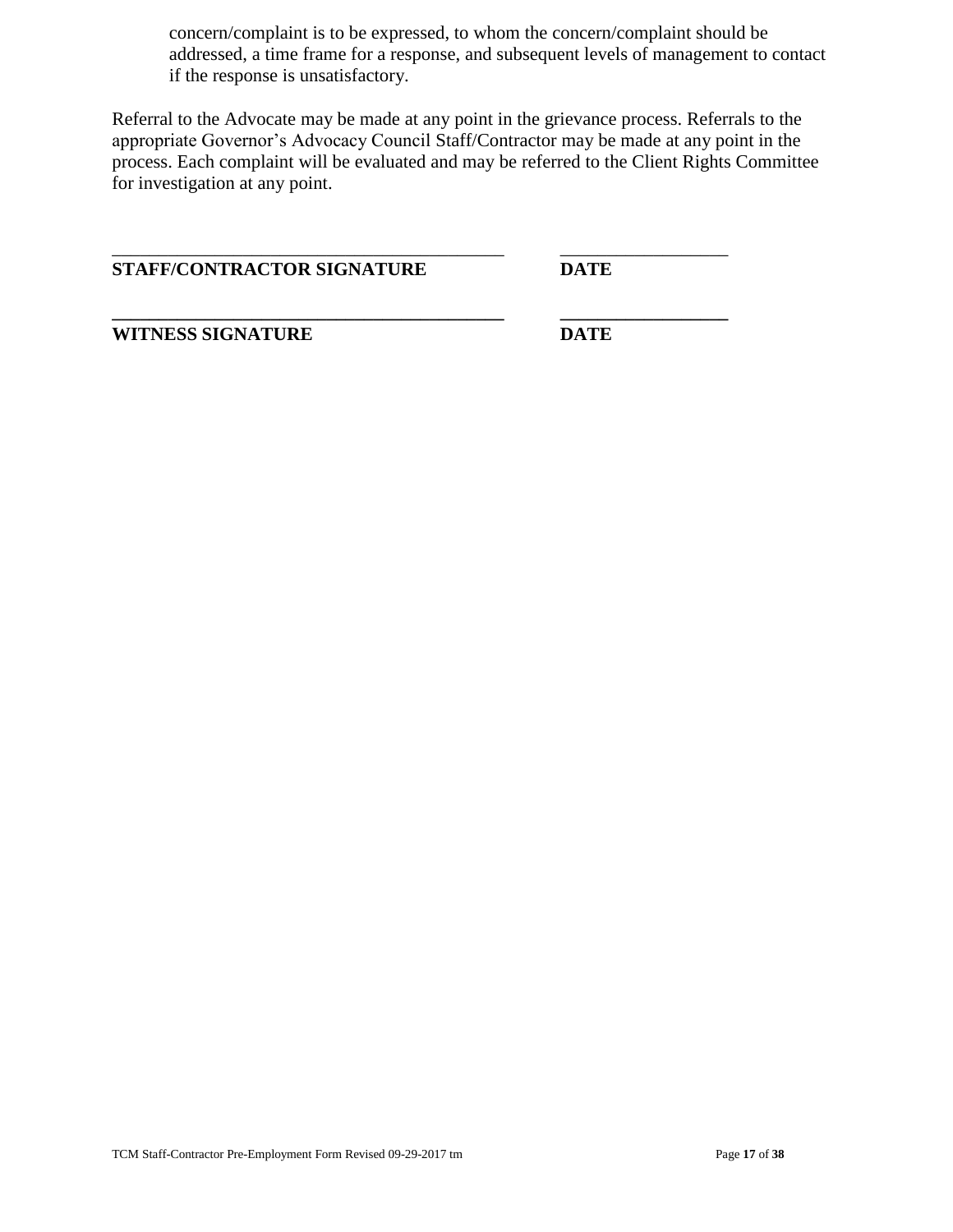

#### **STAFF/CONTRACTOR NOTIFICATION OF RECEIPT OF CLIENT RIGHTS INFORMATION**

I have received and read a copy of the client rights policies and procedures, which is a written summary of 122C, Article 3. I understand it is regarding client rights and responsibilities. My questions that I had regarding client rights have been answered.

I also understand that specific programs may have additional policies and procedures pertaining to client rights and that those will be explained to me upon initiation with those programs.

I have received the following information:

- 1. Rules and responsibilities that I am expected to follow regarding client rights and that I accept the penalties for any violation of the rules.
- 2. Protections regarding disclosure of confidential information
- 3. Policies addressing fee assessment and collection practices
- 4. Grievance policy and procedure and name of contact person.
- 5. Search and Seizure policies & procedures
- 6. Notification of provisions regarding emergency use of restrictive interventions

**\_\_\_\_\_\_\_\_\_\_\_\_\_\_\_\_\_\_\_\_\_\_\_\_\_\_\_\_\_\_\_\_\_\_\_\_\_\_\_\_\_\_\_\_\_\_\_\_\_ \_\_\_\_\_\_\_\_\_\_\_\_\_\_\_**

**\_\_\_\_\_\_\_\_\_\_\_\_\_\_\_\_\_\_\_\_\_\_\_\_\_\_\_\_\_\_\_\_\_\_\_\_\_\_\_\_\_\_\_\_\_\_\_\_ \_\_\_\_\_\_\_\_\_\_\_\_\_\_**

I understand that failure to comply with these regulations could result in dismissal of employment or contract with The Unique Caring Foundation and may result in legal consequences.

Staff/Contractor Signature Date

Witness Signature **Date**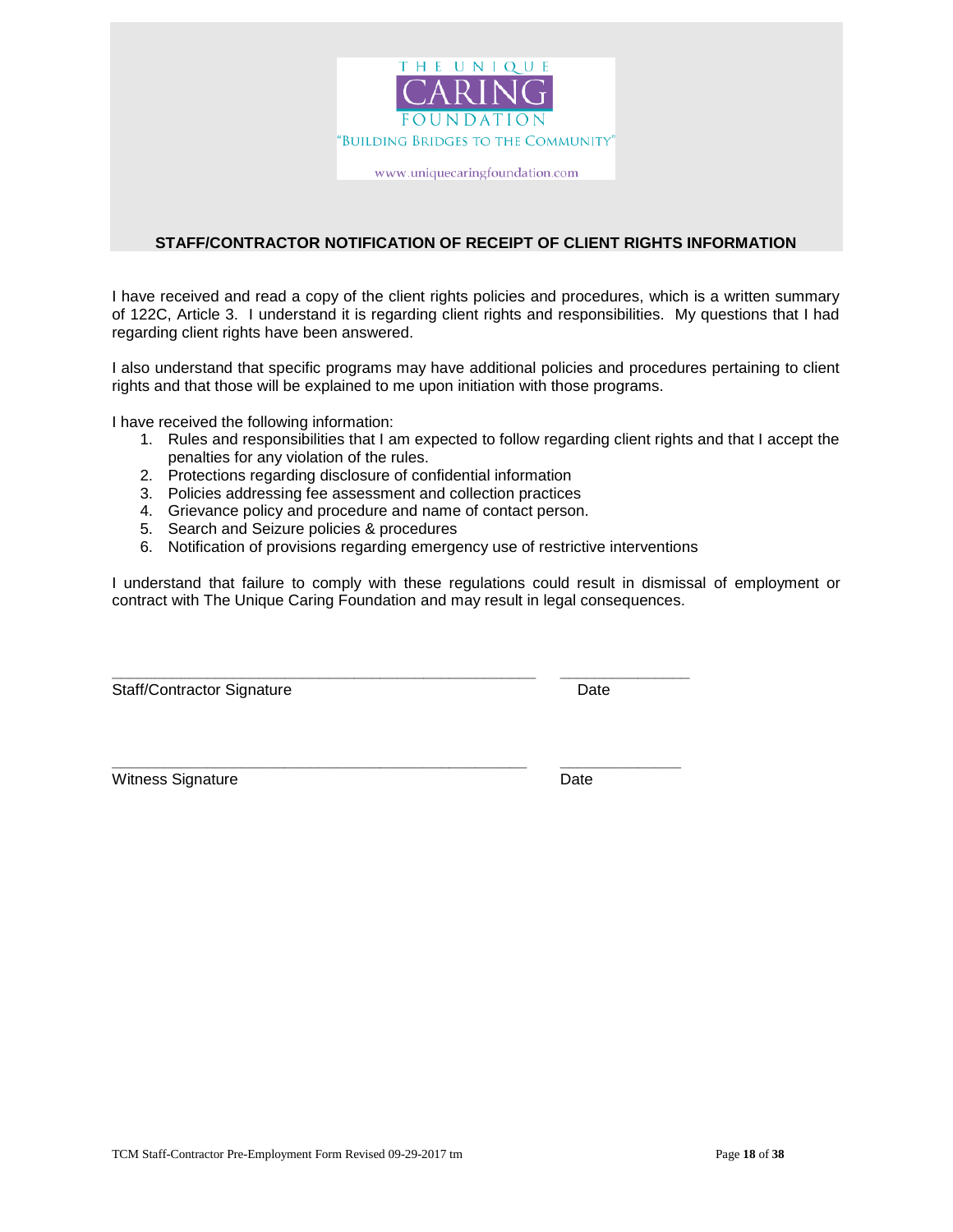

| <b>POLICY NAME:</b><br><b>CODE OF CONDUCT AND ETHICS</b> | <b>EFFECTIVE DATE:</b> |
|----------------------------------------------------------|------------------------|
| <b>ANNUAL REVIEWS: 3/18/211</b>                          |                        |
| UPDATE REVISIONS: 03/21/211; 4/13/2011                   |                        |

It is the policy of Unique Caring Foundation that all full and part-time Staff/Contractor, students, volunteers (collectively referred to as "Staff/Contractor"), Board members, affiliate agencies, community stakeholders, and members of the governing authority are expected to perform their designated functions in a manner that reflects the highest standards of ethical behavior. The ethical standards contained in this policy shape the culture and norms of the agency's administrative operations and clinical practices, and both Staff/Contractor and members of the governing authority will be held fully accountable to these standards.

In addition to the specific guidelines contained in the policy, professionals are expected to follow the ethical standards required by their specific licensing and certification boards. The Code of Conduct Policy is to ensure that all Staff/Contractor' actions reflect a competent, respectful, and professional approach when serving our consumers, their families and/or representatives, working with other Contractors of services, and interacting within the communities we serve.

It is expected that Staff/Contractor and members of the governing authority will perform their duties in compliance with all federal, state, and local regulations in accordance with guidelines set forth in this policy. A signed copy of the Code of Conduct will be filed in each Staff/Contractor file. Violation of guidelines within the Code of Conduct Policy can lead to disciplinary actions, including termination of employment.

### **PROCEDURES:**

- A. Professional Conduct**:**
	- 1. Staff/Contractor will respect the rights of our consumers by demonstrating full knowledge, understanding of and compliance with, the guidelines contained in the Client Rights Policy. This includes the right of the consumer to make autonomous decisions and fully participate in every aspect of the service delivery process.
	- 2. Staff/Contractor will provide services in a manner that fully respects the confidentiality of consumers, by demonstrating a functional knowledge of confidentiality policies and guidelines.
	- 3. Staff/Contractor will be fair and honest in their work. They will not exploit or mislead, and will be faithful to their policy, legal and contractual obligations. Staff/Contractor should be honest and forthcoming in all communications.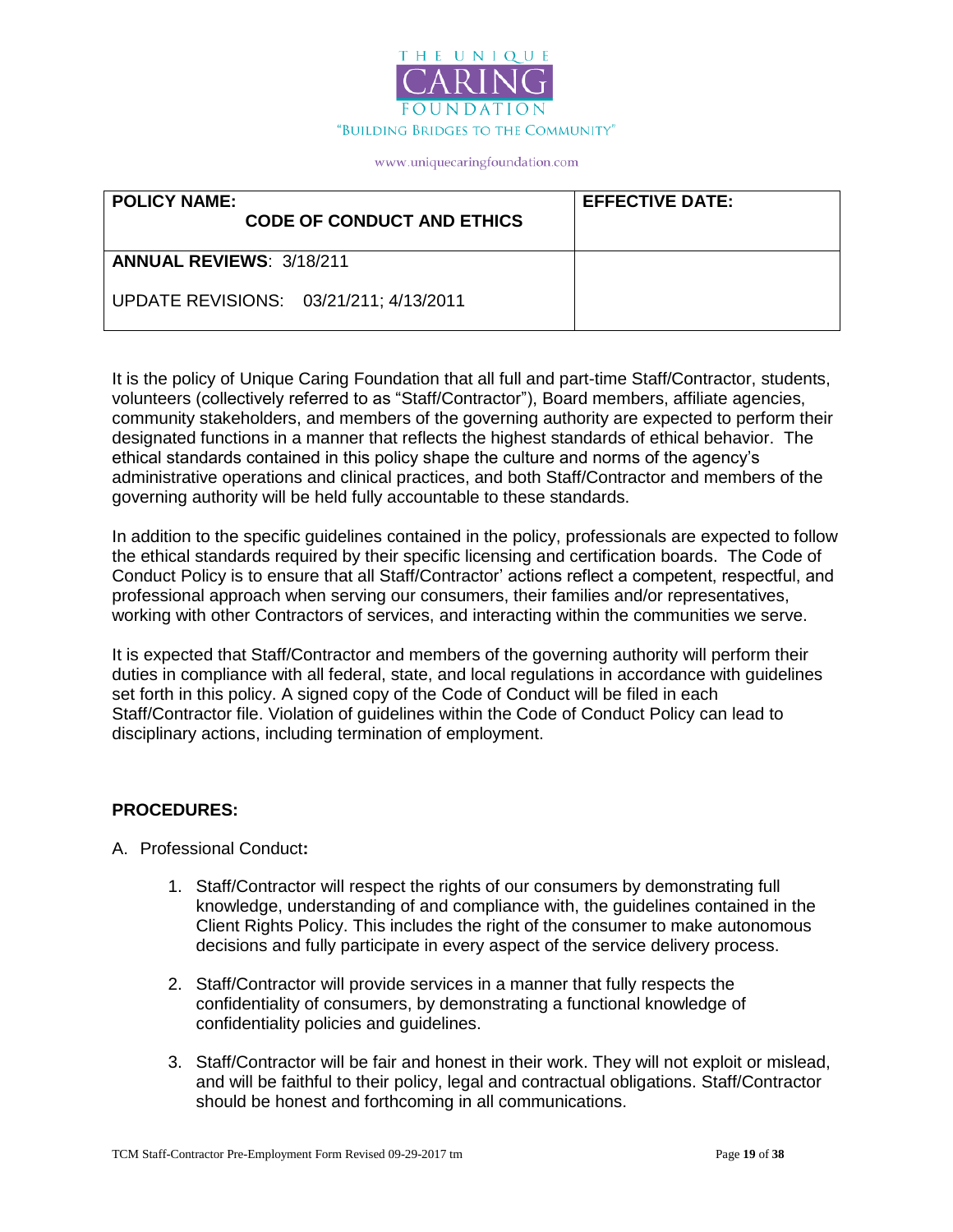- 4. To prevent and avoid unethical conduct, Staff/Contractor will consult with, refer to, and cooperate with Supervisors. Staff/Contractor will clarify their professional roles and obligations and be accountable for upholding professional standards of practice.
- B. Personal/Professional Conduct**:**
	- 1. All prior personal relationships between Staff/Contractor and persons entering the organization's programs shall be disclosed by the Staff/Contractor member and subject to review by the appropriate supervisor. Failure to do so may result in discipline up to and including termination.
	- 2. Staff/Contractor will limit relationships with persons served to their defined professional roles.
	- 3. Staff/Contractor will not establish ongoing personal or business relationships with consumers receiving services.
	- 4. Staff/Contractor will conduct themselves in a professional, ethical, and moral manner.
	- 5. Sexual relationships between Staff/Contractor and persons served are never appropriate. Sexual relationships include, but are not limited to the following**:** engaging in any type of sexual activity, flirting, advances and/or propositions of a sexual nature, comments of a sexual nature about an individual's body, clothing, or lewd sexually suggestive comments. Any knowledge of a sexual relationship must be reported to your supervisor or Human Resources immediately. Any parties found engaging in a sexual relationship may be subject to discipline up to and including termination.
	- 6. No Staff/Contractor, Board member, or other persons affiliated with Unique Caring Foundation, Inc., will accept gifts of material value, or favors for personal gain from any individual, client agency, corporation, or organization that does business with Unique Caring Foundation, Inc. Additionally, no Staff/Contractor, board member, or other persons affiliated with Unique Caring will attempt to influence decisions of any funding source through donations of cash, promises of special consideration, or suggestions of any valuable contributions. The receipt of any inappropriate gifts or inappropriately influencing of decisions may result in discipline up to and including termination.
- C. Business Practices**:**
	- 1. The agency will utilize the Corporate Compliance Officer to ensure that it conducts business in an ethical manner and ensure that any business practices that are questionable are thoroughly investigated using the ethical investigation procedures that follow in this policy.
	- 2. All financial, purchasing, personnel, facility development and information technology practices shall comply with local, state, and federal law and guidelines.
	- 3. All Staff/Contractor shall adhere to the agency's Human Resource Policies and Procedures.
- D. Marketing Practices**:**
	- 1. The agency will conduct marketing practices in an honest and factual manner. Marketing materials and practices will in no way mislead the public or misrepresent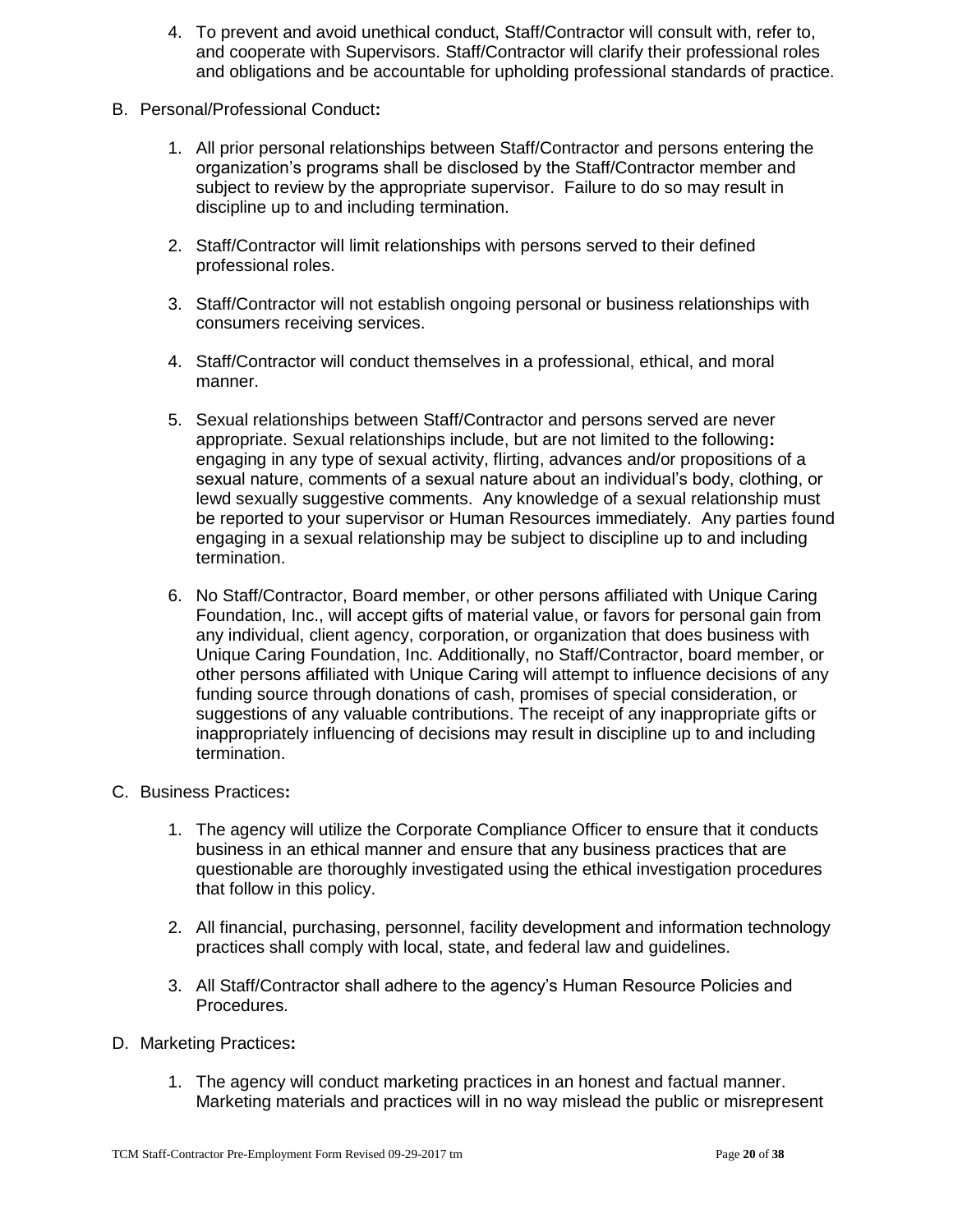the agency's abilities to provide services. The agency will not claim any service outcomes unless represented by valid and reliable outcome data and/or research studies.

- 2. The agency will utilize clear and consistent methods of communicating information to consumers, family members, third-party entities, referral sources, funding sources, and community members, and will exhibit sensitivity to the educational and reading levels of all persons when distributing information.
- 3. The agency will not utilize monetary rewards or gifts to any potential consumer of services in an attempt to entice them to enter programs.
- E. Clinical Practices**:**
	- 1. Staff/Contractor will adhere to all professional codes of conduct and ethical standards for his/her specified professional discipline.
	- 2. As part of new Staff/Contractor orientation, Staff/Contractor will read and sign the organization's Code of Conduct and demonstrate knowledge of the guidelines.
	- 3. In addition all Staff/Contractor will be informed of client's rights and compliance requirements regarding confidentiality.
- F. Potential Conflicts of Interest**:**
	- 1. No consumer will be hired or placed in a Staff/Contractor/employer relationship with the agency while an active participant in programming.
	- 2. Any programming that involves a work task, and remuneration for the task, will be therapeutic in nature and will be documented as such by programming guidelines based on theoretical constructs.
	- 3. Staff/Contractor will not engage in outside professional mental health services that are incompatible or in conflict with job duties within the organization.
	- 4. Private practice must be done on the Staff/Staff/Contractor's own time and outside the organization, as long as such activities are not adverse to the interests and goals of the agency and have met the organization's guidelines on conducting a private practice.
	- 5. Staff/Contractor will not recruit clients for their private practice within their professional roles as the agency Staff/Contractor members.
	- 6. If an Staff/Contractor leaves the agency and enters private practice, the consumer may choose to continue their service(s) with the former Staff/Contractor. However, the consumer's leaving must not be due to coercion by Staff/Contractor.
	- 7. No Staff/Contractor shall engage in any other employment or activity on the organization's premises or to an extent that affects, or is likely to affect, his or her usefulness as an Staff/Contractor of the organization. Any external employment or activity must be cleared in writing by the Executive Director.
- G. Quality of Care**:**
	- 1. The agency will provide quality Mental Retardation (Intellectual Developmental Delay) Developmental Disability, Mental Health, Substance Abuse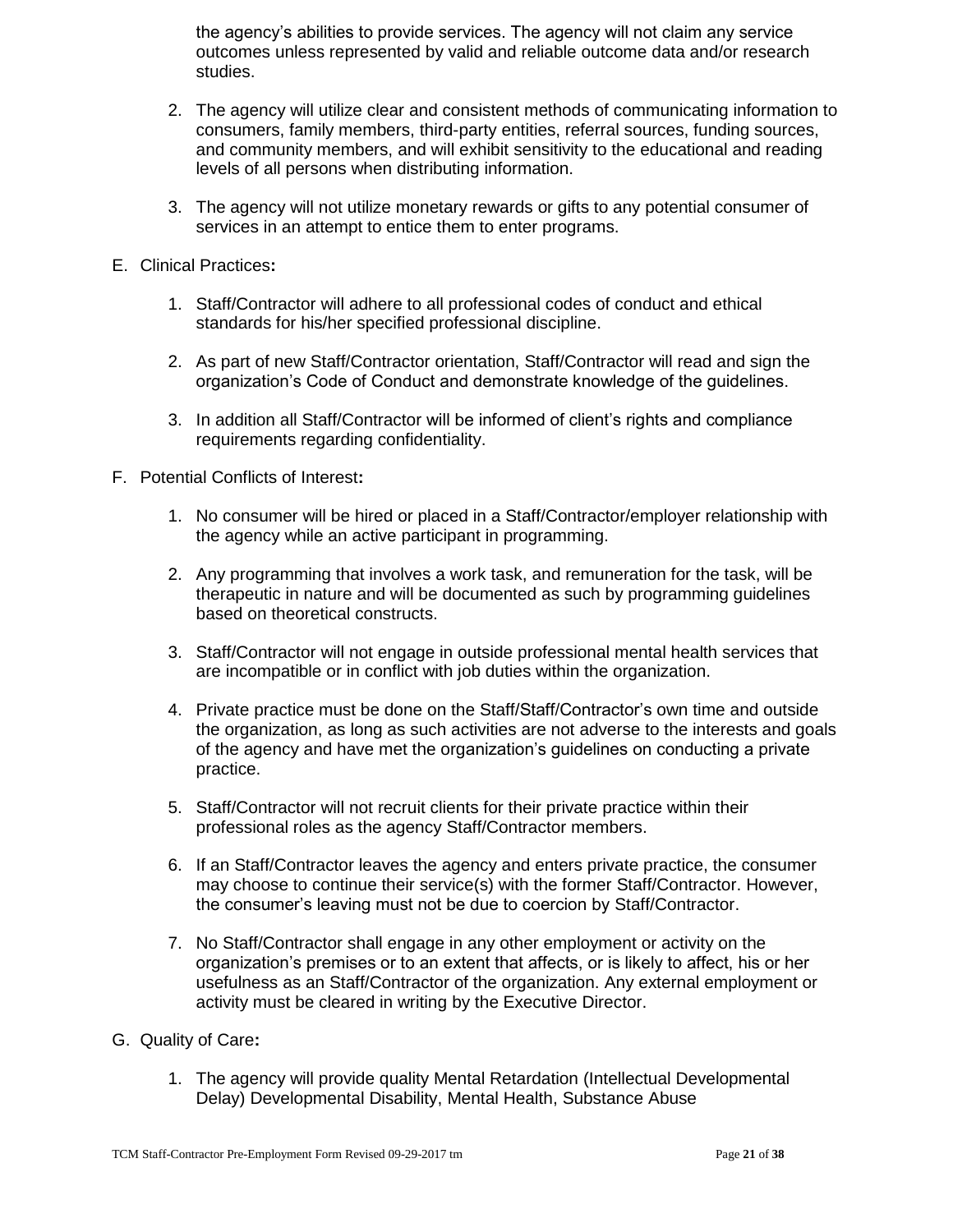(MR/IDD/DD/MH/SAS) care in a manner that is appropriate, determined to be necessary, efficient, and effective.

- 2. Healthcare professionals will follow current ethical standards regarding communication with consumers and their representatives regarding services provided.
- 3. The agency will assure each client, or legally responsible person, shall be informed, in a manner that the client or legally responsible person can understand, about:
	- a. the alleged benefits, potential risks, and possible alternative methods of treatment/habilitation; and
	- b. the length of time for which all signed consent forms are valid and the procedures that are to be followed if he or she chooses to withdraw consent.

It is the policy of our agency to not utilize therapeutic holds or mechanical restraints. However, in the event a Behavioral Plan is required, the length of time for consent for shall not exceed six months.

- 4. Other procedures requiring written consent shall include, but are not limited to, the prescription or administration of the following drugs:
	- a. Antabuse; and
	- b. Depo-Provera when used for non-FDA approved uses.
	- This rule does not apply to the agency.
- 5. Each voluntary client or legally responsible person has the right to consent or refuse treatment/habilitation. A voluntary client's refusal of consent shall not be used as the sole grounds for termination or threat of termination of service unless the procedure is the only viable treatment/habilitation option available at the facility.
- H. Necessity of Care**:**
	- 1. The agency shall submit claims for payment to governmental, private, or individual payers for those services or items that are clinically necessary and appropriate.
	- 2. When providing services, Staff/Contractor shall only provide those services that are consistent with generally accepted standards for treatment and are determined by the professional to be clinically necessary and appropriate.
	- 3. Service Contractors may determine that services are clinically necessary or appropriate; however, the consumers funding source may not cover or approve those services. In such a case, the consumer may request the submission of a claim for the services to protect his/her rights with respect to those services or to determine the extent of coverage provided by the payer.
	- 4. Coding and documentation will be consistent with the standards and practices defined by the organization in its policy, procedures, and guidelines.
- I. Coding, Billing, and Accounting**:**
	- 1. Staff/Contractor involved in coding, billing, documentation and accounting for consumer care services for the purpose of governmental, private or individual payers will comply with all applicable state and federal regulations and organizational policies and procedures.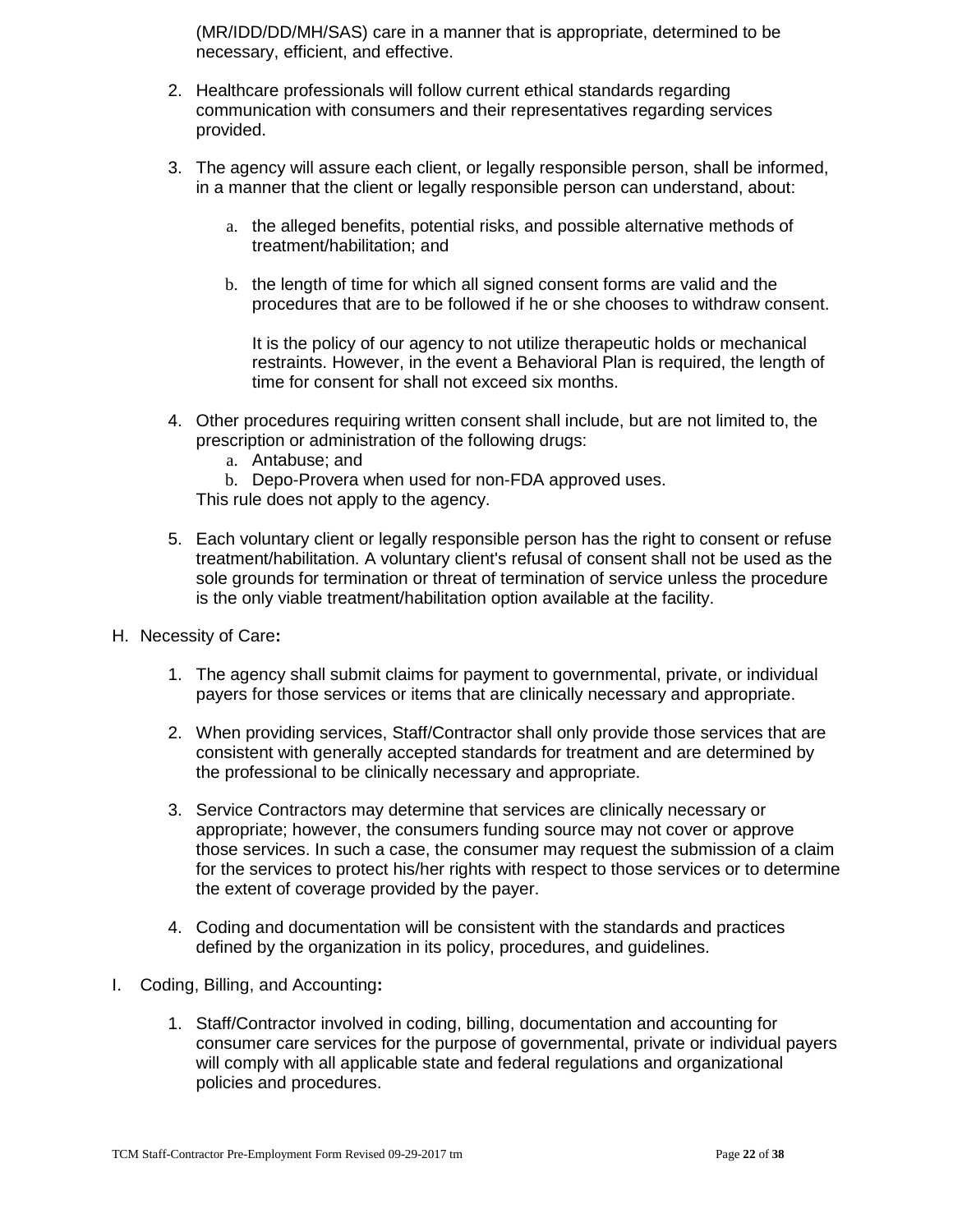- 2. The agency will only bill for services rendered and shall seek the amount to which it is entitled.
- 3. **Supporting clinical documentation will be prepared for all services rendered. If the appropriate and required documentation has not been provided, then the service has not been rendered**.
- 4. All services must be accurately and completely coded and submitted to the appropriate payer in accordance with applicable regulations, laws, contracts, and organizational policies and procedures. Federal and state regulations take precedence, and organizational policies and procedures must reflect those regulations.
- 5. Consumers shall be consistently and uniformly charged in accordance with policy and regulation.
- 6. Government payers shall not be charged in excess of the Staff/Contractor's usual charges.
- 7. Billing and collections will be recorded in the appropriated accounts.
- 8. An accurate and timely billing structure and medical records system will ensure that the agency effectively implements and complies with required policies and procedures.
- J. Cost Reports**:**
	- 1. The agency will ensure that all preparation and cost reports submitted to governmental and private organizations are properly prepared and documented according to all applicable federal and state laws.
	- 2. All cost reports will be submitted and prepared with all costs properly classified, allocated to the correct cost centers, and supported by verifiable and auditable cost data.
	- 3. All cost report preparation or submission errors and mistakes will be corrected in a timely manner and, if necessary, clarify procedures and educate Staff/Contractor to prevent or minimize recurrence of those errors.
- K. Personal and Confidential Information**:**
	- 1. The agency will protect personal and confidential information concerning the organization's systems, Staff/Contractors, and consumers.
	- 2. Personnel, contractors, and/or volunteers shall not disclose confidential consumer information unless at the consumer's request and/or when authorized by law. When mandated by the LME or the state, appropriate use of consumer information for research purposes must be obtained with the full informed consent of participants in the research.
	- 3. Confidential information will only be discussed with or disclosed to persons and entities outside the organization through the request of the consumer. Persons outside the organization include the family, business, or social acquaintances of the consumer.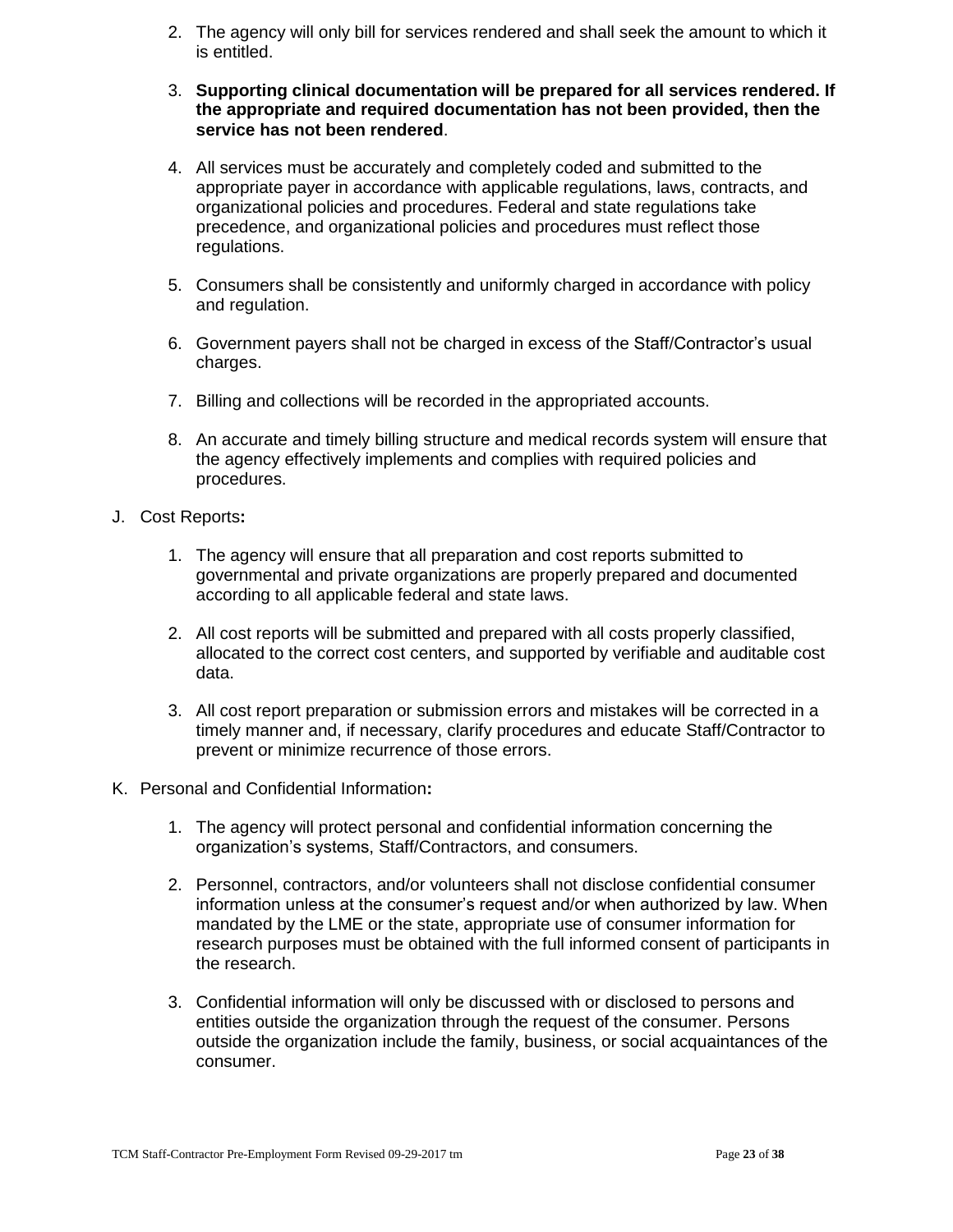- 4. Consumers can request in writing, and are entitled to receive copies or summaries of their records with the exception of minors and consumers being treated for alcohol and drug abuse, who may be provided with copies of their record if it is judged appropriate by the Staff/Contractor charged with their care.
- 5. The agency personnel, contractors, and/or volunteers will be familiar with all organizational policy and procedures regarding confidentiality.
- L. Creation and Retention or Consumer and Institutional Records**:**
	- 1. Records are the property of the organization. Personnel responsible for the preparation and retention of records shall ensure that those records are accurately prepared and maintained in a manner and location as prescribed by law and organizational policy.
	- 2. Staff/Contractor will not knowingly create records that contain any false, fraudulent, fictitious, deceptive, or misleading information.
	- 3. Staff/Contractor will not delete any entry from a record. Records can be amended and material added to ensure the accuracy of a record in accordance with policy and procedures. If a record is amended, it must indicate that the notation is an addition or correction and record the actual date that the additional entry was made.
	- 4. Staff/Contractor will not sign someone else's signature or initials on a record.
	- 5. Records shall be maintained according to specific organizational policy and procedure.
	- 6. Staff/Contractor shall not destroy or remove any record from the organization's premises.
	- 7. The organization will maintain record retention and record destruction policies and procedures consistent with federal and state requirements regarding the appropriate time periods for maintenance and location of records. Premature destruction of records could be misinterpreted as an effort to destroy evidence or hide information.
- M. Government Investigation**:**
	- 1. Staff/Contractor shall cooperate fully with appropriately authorized governmental investigations and audits.
	- 2. The agency will respond in an orderly and timely fashion to the government's request for information through Staff/Contractor interviews and documentation review.
	- 3. The organization will respond to the government's request for information in a manner that enables the organization to protect both the organization and consumer's interests, while cooperating fully with the investigation.
	- 4. When a representative from a federal or state agency contacts the agency Staff/Contractor at home or at their office for information regarding the organization or any other entity with which the organization does business, the individual will contact Tyrone Miller, Executive Director and Owner immediately. If Mr. Miller is not available, the individual will contact the Director of Operation.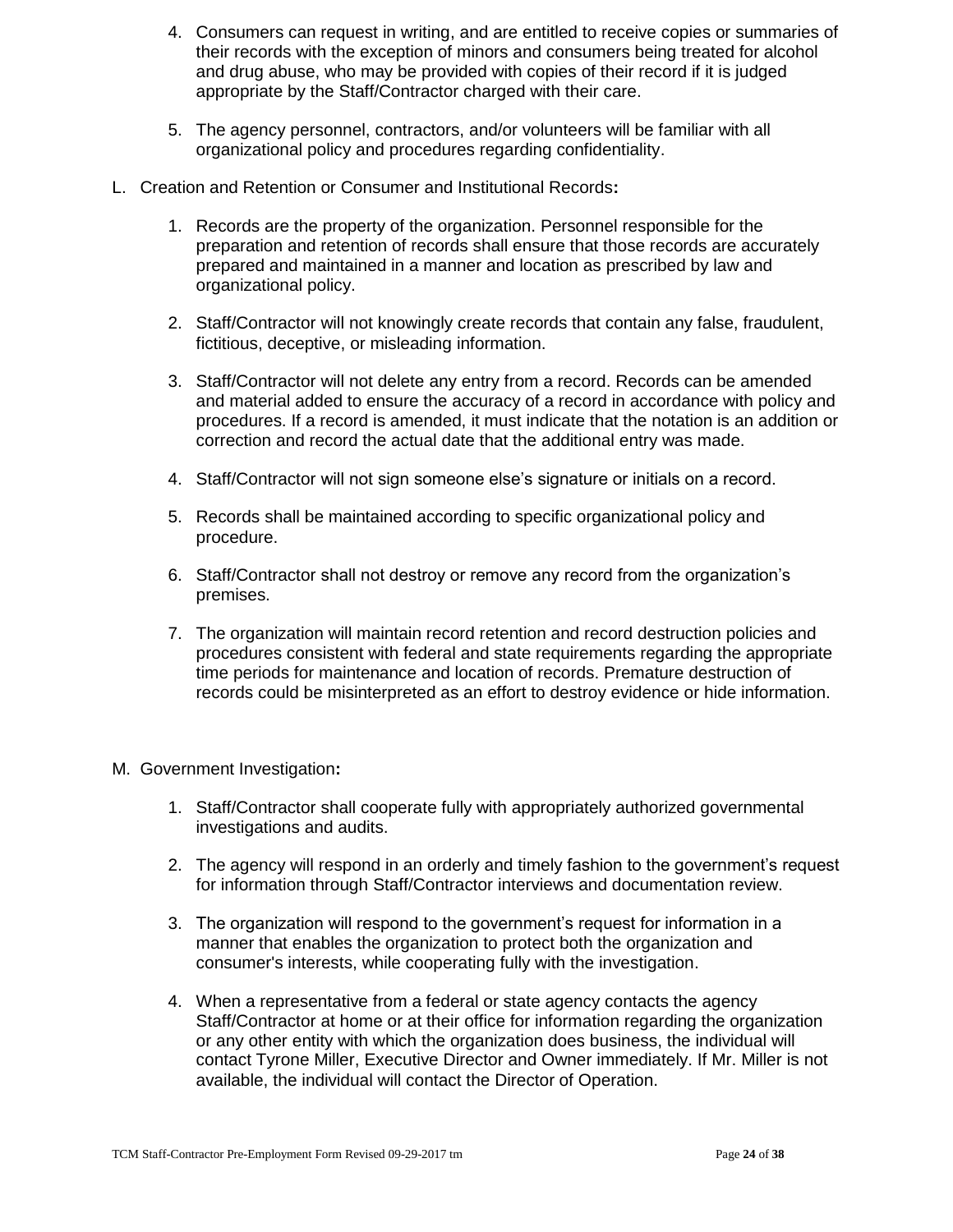- 5. Staff/Contractor will ask to see the government representative's identification and business card, if the government representative presents in person. Otherwise, the Staff/Contractor should ask for the persons name, office, address, phone number, and identification number and then contact the person's office to confirm his/her identity.
- N. Prevention of Improper Referrals or Payments**:**
	- 1. Staff/Contractor will not accept, for themselves or for the organization, anything of value in exchange for referrals of business or the referral of consumers.
	- 2. Staff/Contractor must not offer or receive any item or service of value as an inducement for the referral of business or consumers.
	- 3. Federal law prohibits anyone from offering anything of value to a Medicare or Medicaid consumer that is likely to influence that person's decision to select or receive care from a particular behavioral health care Contractor.
	- 4. The organization shall establish procedures for the review of all pricing and discounting decisions to ensure that appropriate factors have been considered and that the basis for such arrangements is documented.
	- 5. Development or initiation of joint ventures, partnerships, and corporations within the organization must be reviewed and approved by the organization's management to ensure compliance with organizational policy and federal regulations.
- O. Antitrust Regulations**:**
	- 1. The agency will comply with all applicable federal and state antitrust laws.
	- 2. Staff/Contractor should not agree or attempt to agree with a competitor to artificially set prices or salaries, divide markets, restrict output, or block new competitors from the market, share pricing information that is not normally available to the public, deny Staff/Contractor privileges to qualified practitioners, or agree to or participate with competitors in a boycott of government programs, insurance companies, or particular drugs or products.
- P. Avoiding Conflicts of Interest**:**
	- 1. All Staff/Contractor shall conduct clinical and personal business in a manner that avoids potential or actual conflicts of interests.
	- 2. Staff/Contractor shall not use their official positions to influence an organizational decision in which they know, or have reason to know, that they have a financial interest.
	- 3. Staff/Contractor must be knowledgeable about activities that may be an actual or potential conflict of interest. Examples of such activities may include, but are not limited to the following**:**
		- a. Giving or receiving gifts, gratuities, loans, or other special treatment of value from third parties doing business with or wishing to do business with the organization. Third parties may include, but are not limited to, consumers, vendors, suppliers, competitors, payers, carriers, and fiscal intermediaries.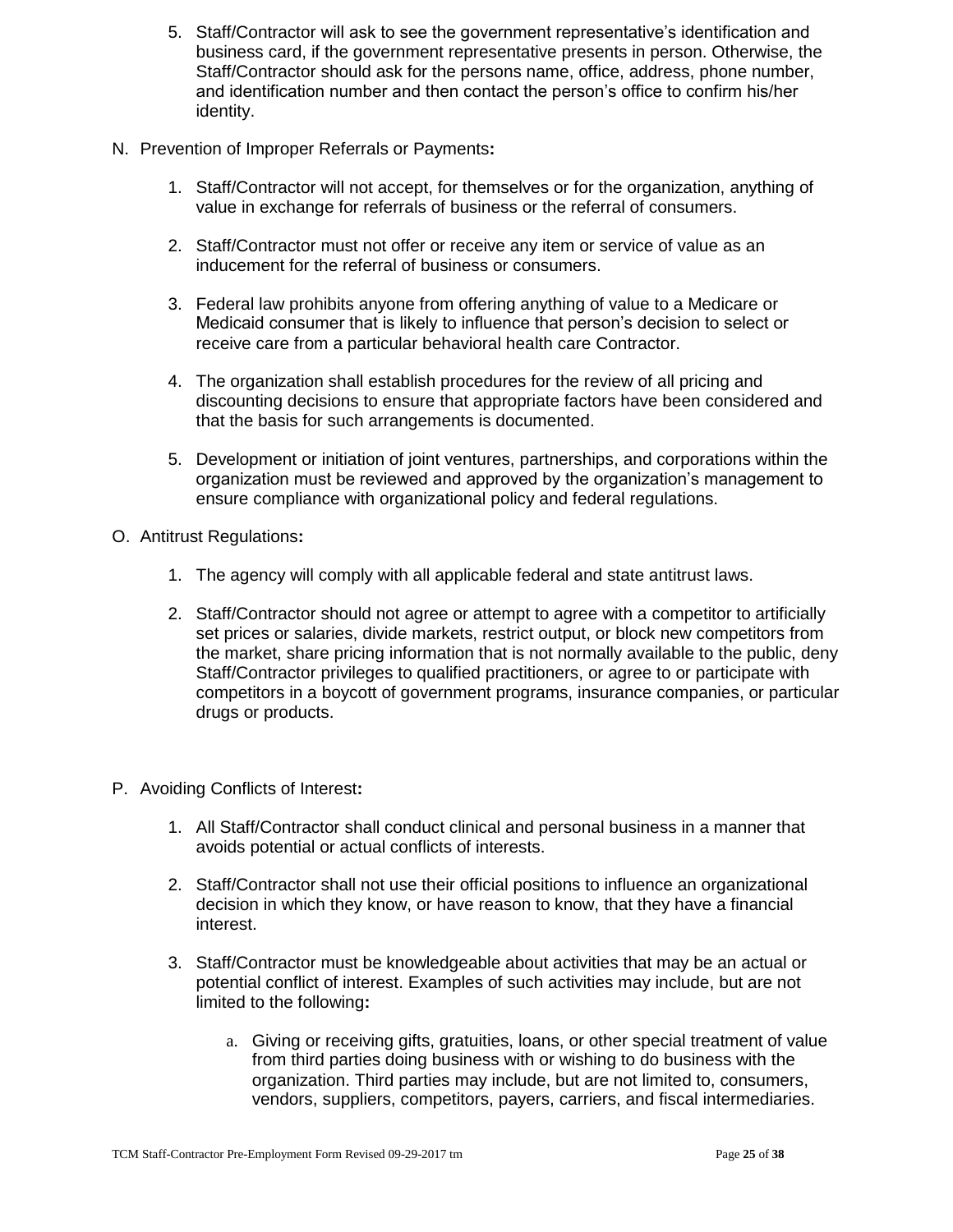- b. Using the agency facilities or resources for other that organization sanctioned activities.
- c. Using the agency's name to promote or sell products or personal services.
- d. Contracting for goods or services with family members of the organization directly involved in the purchasing decision.
- Q. External Relations**:**
	- 1. Staff/Contractor shall adhere to fair business practices and accurately and honestly represent themselves and the organization's services.
	- 2. Staff/Contractor will be honest and truthful in all marketing and advertising practices pertaining to the business practices of the organizations service delivery system.
	- 3. Vendors who contract to provide goods and services to the organization will be selected on the basis of quality, cost-effectiveness and appropriateness for the identified task or need, in accordance with organization policy.
- R. Human Resources**:**
	- 1. The agency prohibits discrimination in any work related decision on the basis of race, color, national origin, religion, sex, physical or mental disability, ancestry, marital status, age, sexual orientation, citizenship, or status as a covered veteran. The organization is committed to providing equal employment opportunity in a work environment where each Staff/Contractor is treated with fairness, dignity, and respect.
	- 2. The agency will make reasonable accommodations to the known physical and mental limitations of otherwise qualified individuals with disabilities.
	- 3. The agency does not tolerate harassment or discrimination by anyone based on the diverse characteristics or cultural backgrounds of those who work for the organization pursuant to the organization's affirmative action policy.
	- 4. Staff/Contractor has a right to file a complaint, serve as a witness testifying in any procedure without the fear of retaliation. The agency prohibits any form of retaliation.
	- 5. Any form of sexual harassment, regardless of gender, is prohibited.
	- 6. Any form of workplace violence is prohibited.
	- 7. The agency prohibits retaliation in any form against any Staff/Contractor, board member or stakeholder. Retaliation is against Unique Caring policies, culture and norms.
- S. Code of Conduct Procedures**:**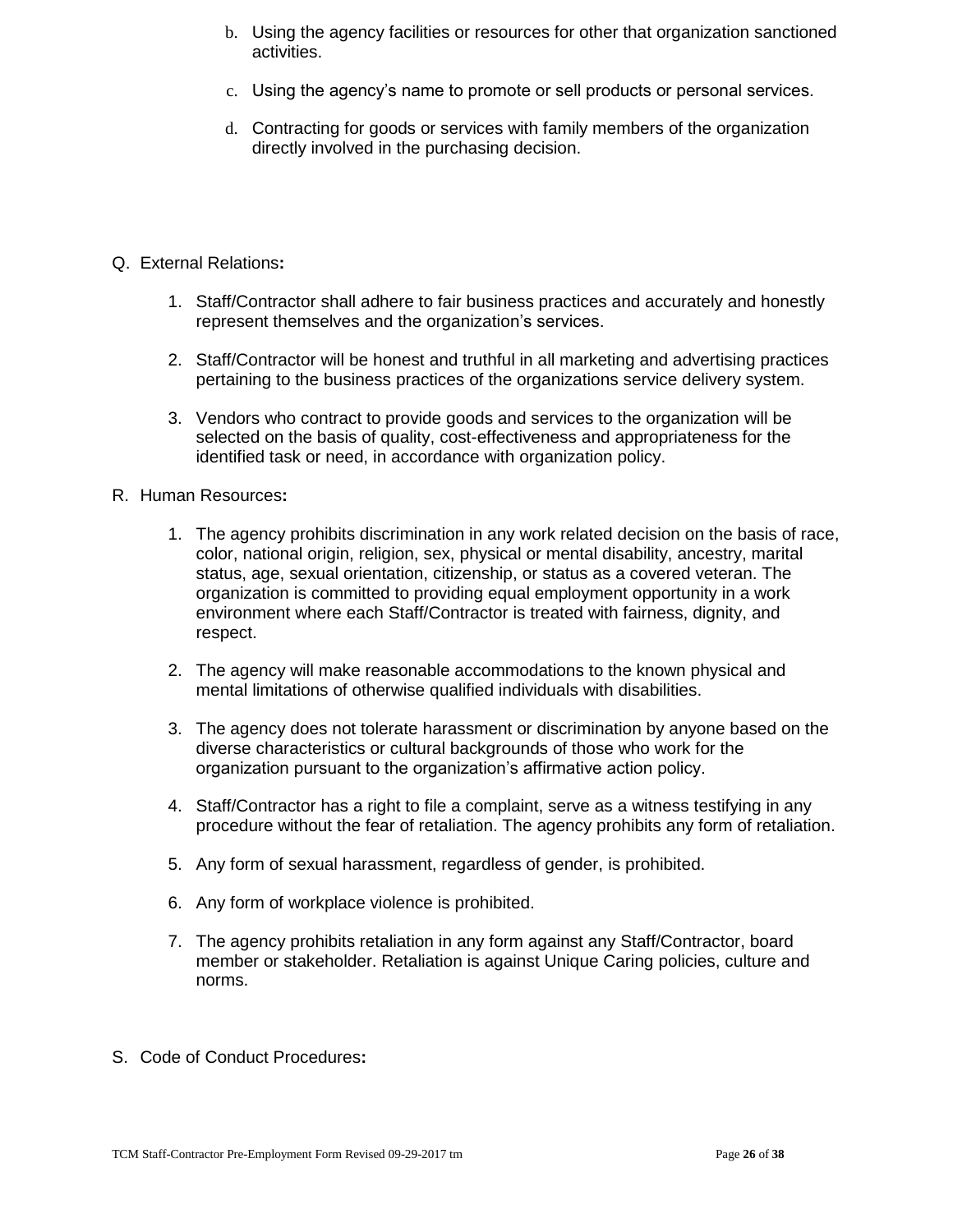- 1. All Staff/Contractor, students, volunteers and governing authority members, as part of the organization's initial orientation, will review the Code of Conduct, including the procedures for investigating and acting on conduct violations.
- 2. All Staff/Contractor will receive a copy of the Code of Conduct, sign a form acknowledging their review and full understanding of the code, and return the form to be filed in the individual's personnel, contractor, or volunteer file.
- 3. To assure an awareness of ethical practices, reviews of the Code of Conduct and continued training will be conducted on an annual basis.
- T. Procedures for Investigating and Acting on Violations of The Code of Conduct**:**
	- 1. When any consumer, family member, authorized representative, advocate or other person believes that an ethical violation has occurred within the operations of the organization, they may report such suspicion directly to any management Staff/Contractor.
	- 2. There will be no retribution for asking questions or raising concerns about the program, or for reporting possible improper conduct.
	- 3. When Staff/Contractor believe a violation of the Code of Conduct has occurred they are obligated to report the violation by following the Grievance Procedure
	- 4. Supervisors who have been informed of a suspected violation are required to immediately inform the Corporate Compliance Officer of the suspected violation.
	- 5. If the violation involves a direct and immediate threat to the safety of a patient, Staff/Contractor member, or clinic visitor, Staff/Contractor are obligated to report the alleged violation immediately to their supervisor.
	- 6. Staff/Contractor is required to report any suspected violation of the Code of Conduct; however, they are not required to investigate or know for certain that a violation has occurred.
	- 7. Once the questionable behavior has been brought to the attention of the supervisor or reported through the corporate compliance procedures, Staff/Contractor reporting the situation will no longer have a responsibility for being involved with the investigation other than providing additional information through a requested interview by the investigator.
	- 8. Staff/Contractor must report each suspected violation of the Code of Conduct separately, should a violation that has been reported occur again.
	- 9. When any suspected violation of the Code of Conduct is reported to a supervisor, program sponsor or the corporate compliance officer, the corporate compliance officer will begin an investigation of the matter immediately. While investigating the complaint, the following issues should be considered and action taken depending on the situation**:**
		- a. Is any client in any harm or potential harm because of this behavior?
		- b. Does the complaint require immediate action to remove the Staff/Contractor from contact with a client?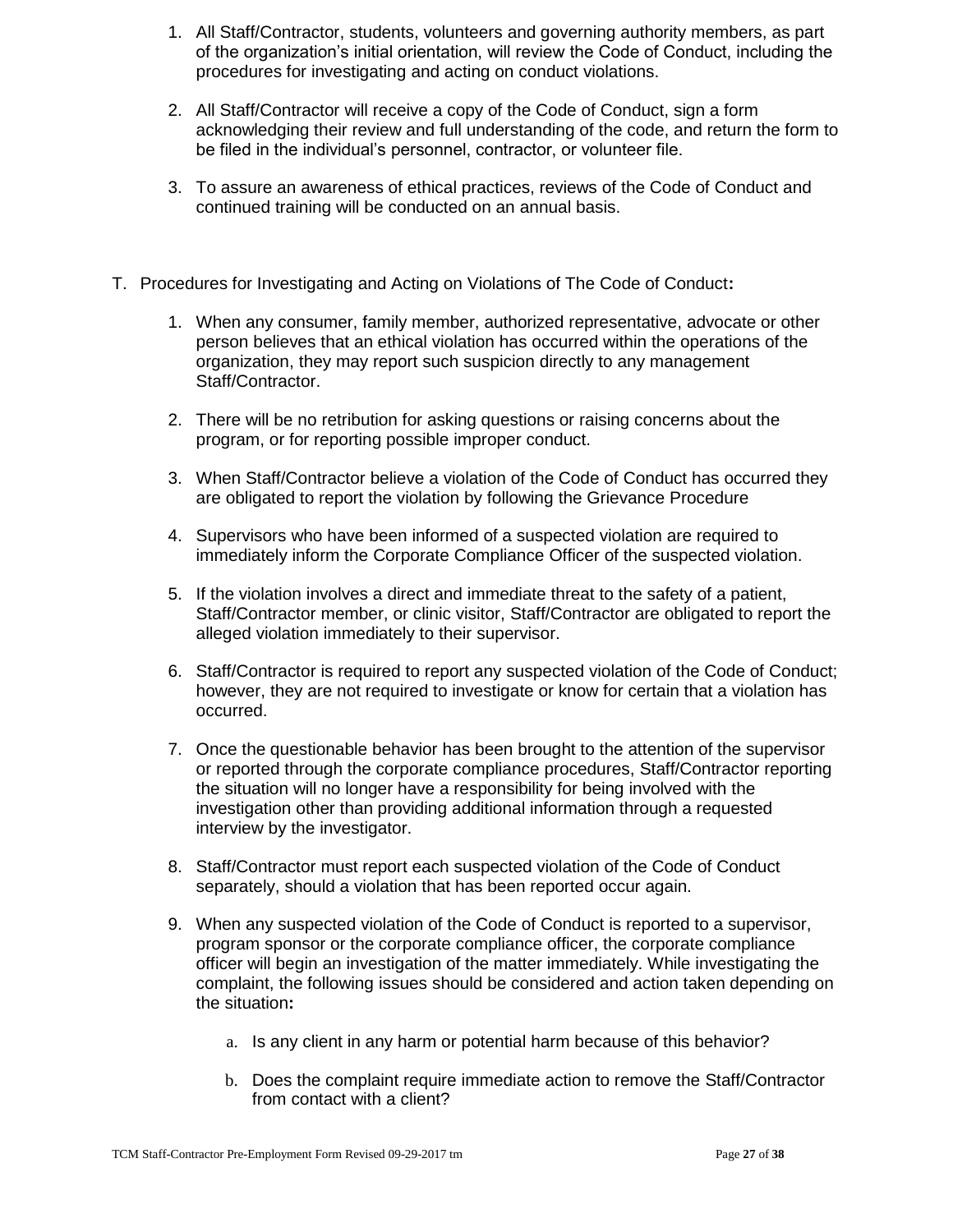- c. Does the complaint put the agency or its Staff/Contractor in a potentially liable situation that needs legal consultation?
- 10. Code of Conduct investigations will follow the guidelines outlined in the agency's Corporate Compliance Policy and Procedure.
- U. General Ethical Guidelines and Considerations**:**
	- 1. The Code of Conduct is shared with persons served during client orientation and is posted throughout public areas in all owned, leased, or rented facilities.
	- 2. The agency believes in the importance of ethical practices within the organization. Any Staff/Contractor who reports waste, fraud, abuse or any other questionable practices will not be subject to reprisal by management of the organization. To assure that reprisal is not used, the organization's governance authority will serve as advocates for any Staff/Contractor who reports questionable practices. The Corporate Compliance Officer will provide assurance and oversight that there are no adverse actions toward the Staff/Contractor.
	- 3. The following list of violations of the Code of Conduct will result in termination of employment and or contract:
		- a. Theft of funds or property belonging to the company or person-served.
		- b. Physical, emotional, or sexual abuse of a client or Staff/Contractor, Staff/Contractor, contractor, Contractor or stake-holder.
		- c. Willful neglect and violation of Agency Policy and Procedures.
		- d. Any Staff/Contractor, Staff/Contractors, contractors and Contractors can be terminated for the following reasons including but not limited to:
			- Violation of policies, procedures, rules, federal, local or state laws
			- Falsification of documents regarding safety care or well being of persons-served.
			- Willful neglect or abuse of person-served.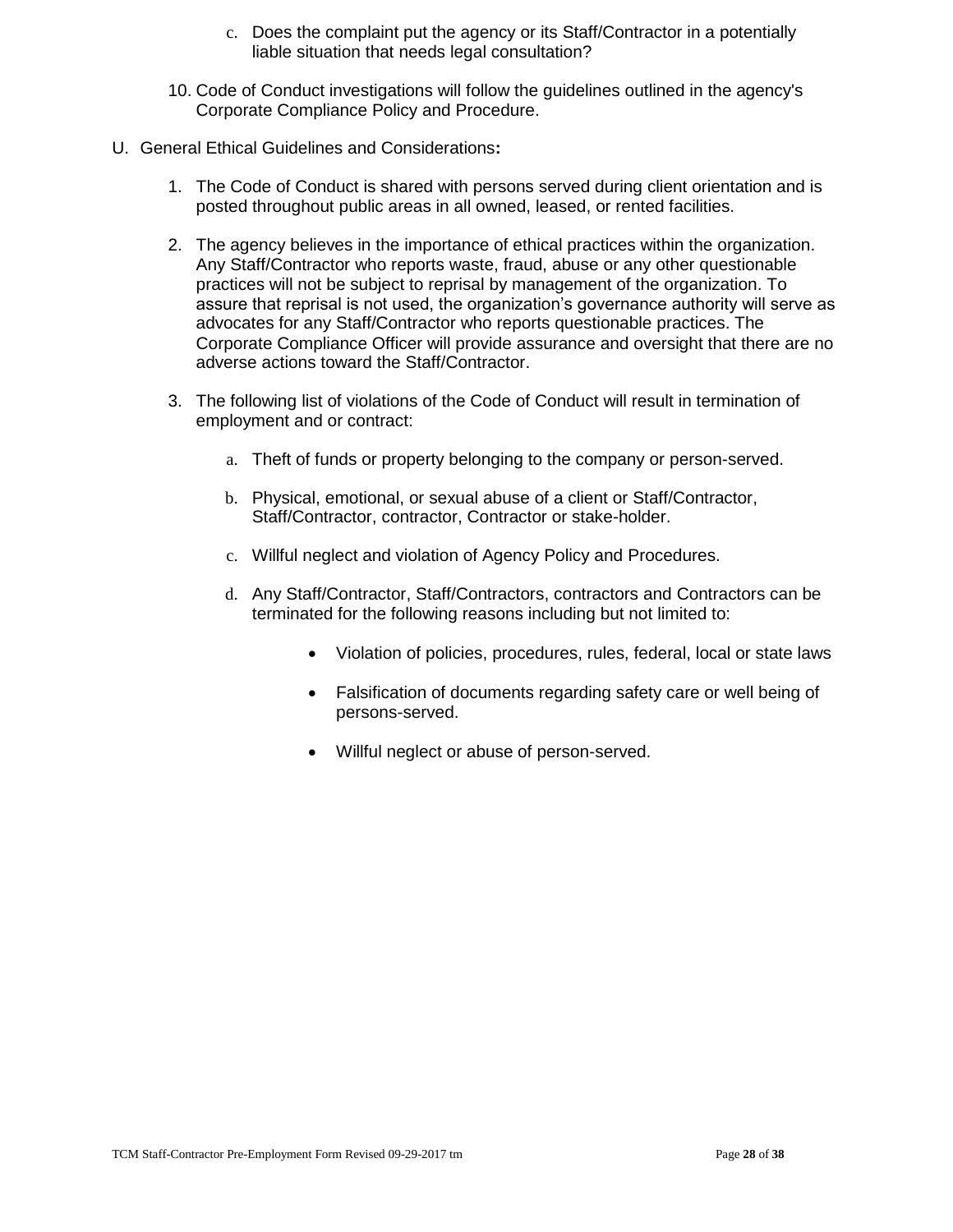

### **ACKNOWLEDGEMENT:**

I have received and read a copy of the Code of Conduct. I understand it is regarding my conduct while affiliated with Unique Caring Foundation, Inc. My questions that I had regarding the Code of Conduct have been answered to my satisfaction.

I also understand that specific programs may have additional policies and procedures pertaining to conduct and those will be explained to me upon initiation with those programs.

I understand that failure to comply with this Code of Conduct could result in dismissal from Unique Caring Foundation and may also result in legal consequences.

\_\_\_\_\_\_\_\_\_\_\_\_\_\_\_\_\_\_\_\_\_\_\_\_\_\_\_\_\_\_\_\_\_\_\_\_\_\_\_\_\_\_\_\_\_\_\_\_\_\_\_ \_\_\_\_\_\_\_\_\_\_\_\_\_\_\_\_\_\_\_

My Signature below indicates that I have received a copy of The Unique Caring Foundation, Inc. Code of Conduct which outlines how to conduct myself in the utmost respect.

Staff/Contractor Print Name **DATE** 

Staff/Contractor Signature DATE

Signature of Witness **Date** 

\_\_\_\_\_\_\_\_\_\_\_\_\_\_\_\_\_\_\_\_\_\_\_\_\_\_\_\_\_\_\_\_\_\_\_\_\_\_\_\_\_\_\_\_\_\_\_\_\_\_\_\_ \_\_\_\_\_\_\_\_\_\_\_\_\_\_\_\_\_\_\_

\_\_\_\_\_\_\_\_\_\_\_\_\_\_\_\_\_\_\_\_\_\_\_\_\_\_\_\_\_\_\_\_\_\_\_\_\_\_\_\_\_\_\_\_\_\_\_\_\_\_\_ \_\_\_\_\_\_\_\_\_\_\_\_\_\_\_\_\_\_\_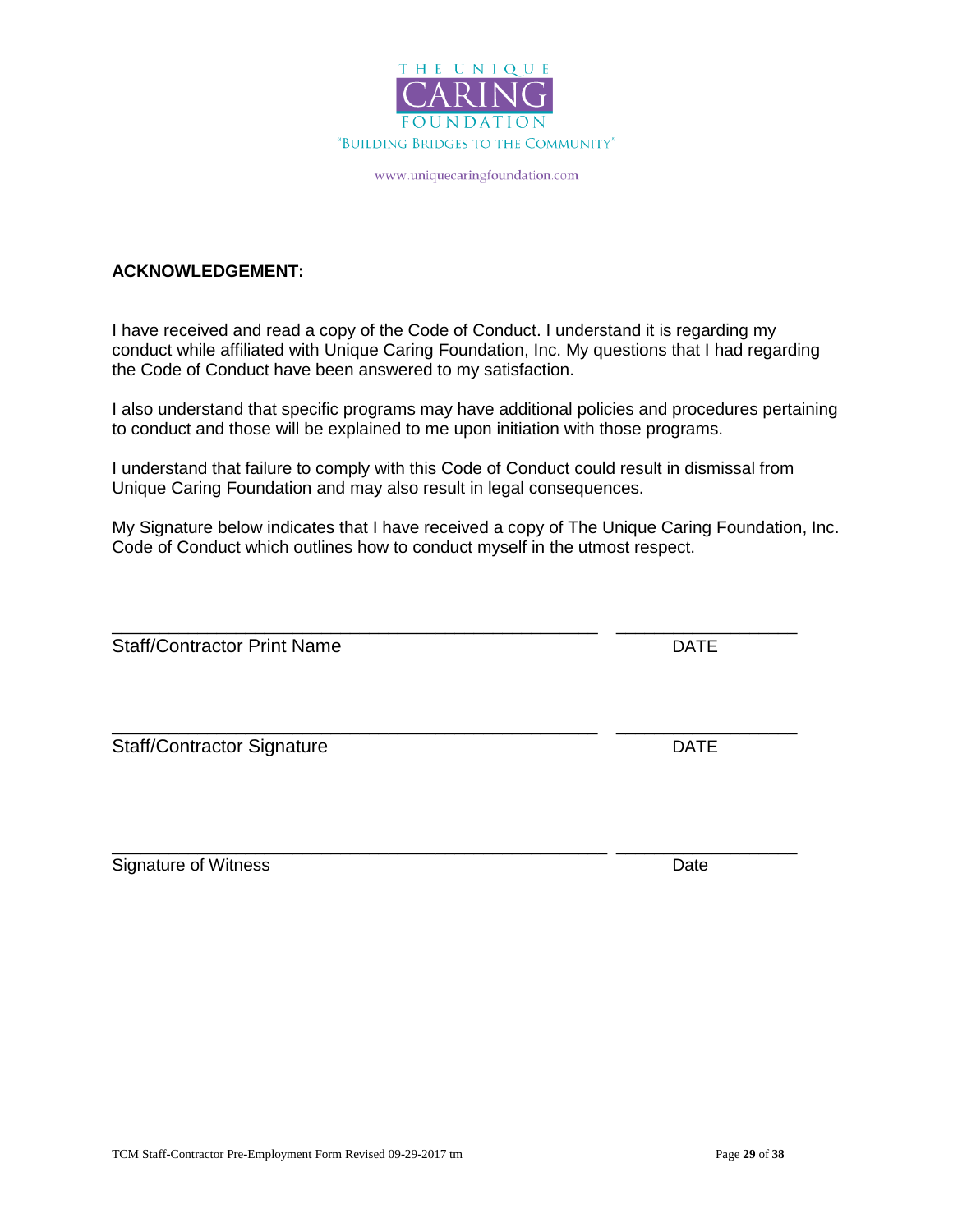

# **SECTION 3**

## **SECTION III: CERTIFICATES**

Orientation

CPR and First Aid

Crisis Intervention

Effective Communication

Cultural Diversity and Competency

MCTM Training

HIPPA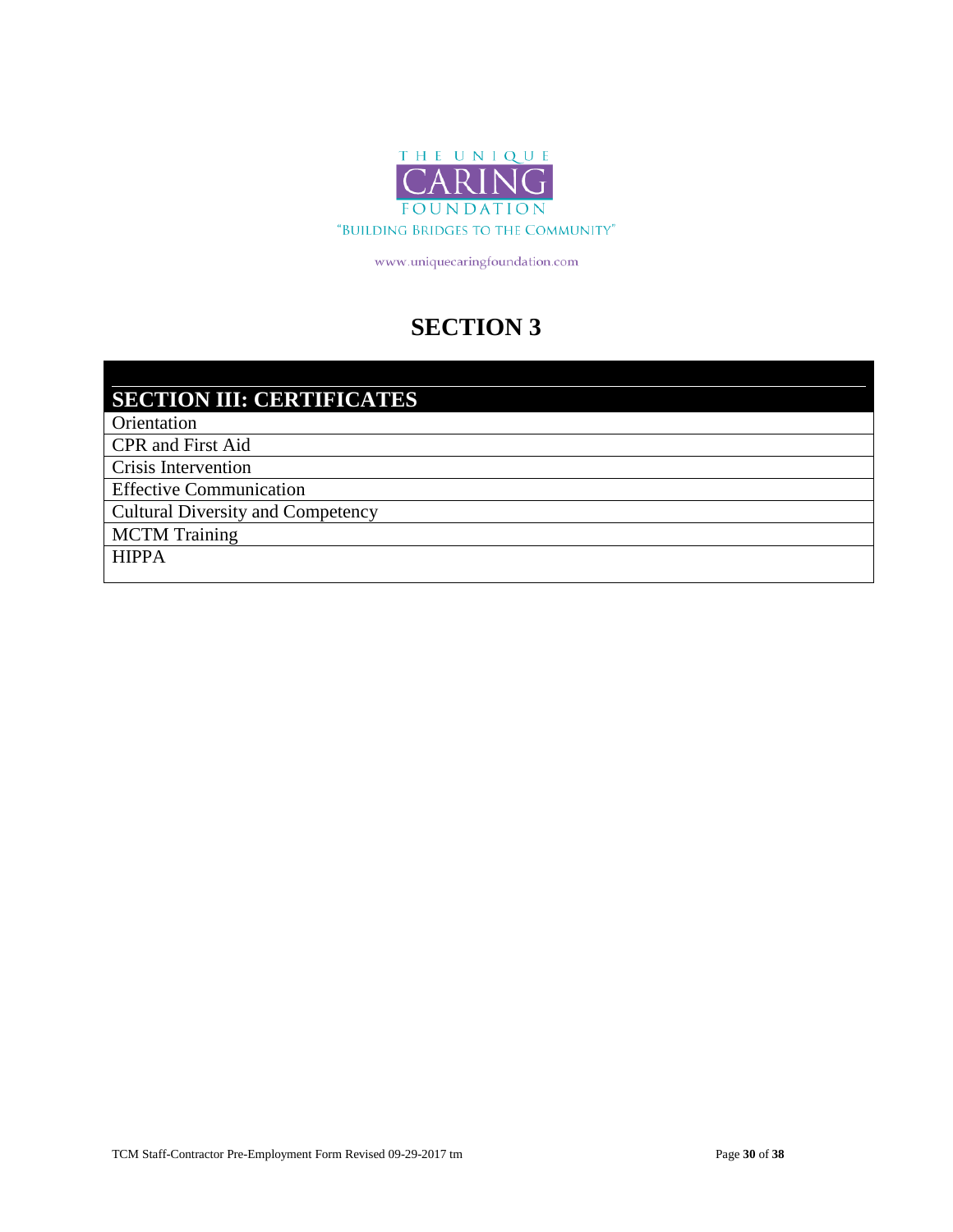

# **SECTION 4**

### **SECTION IV: PRE-EMPLOYMENT CORE COMPETENCIES (ANNUAL REQUIRED TRAINING)**

Person Served (Client) Specific / Core Competency Training

Person Served (Client) Rights / HIPPA/ Confidentiality

Effective Communication / Interaction and Communication

Incident/Accident Reporting

Service Documentation

Person-Centered Planning

Overview of Development Disabilities

Role/ Purpose/ Philosophy of Services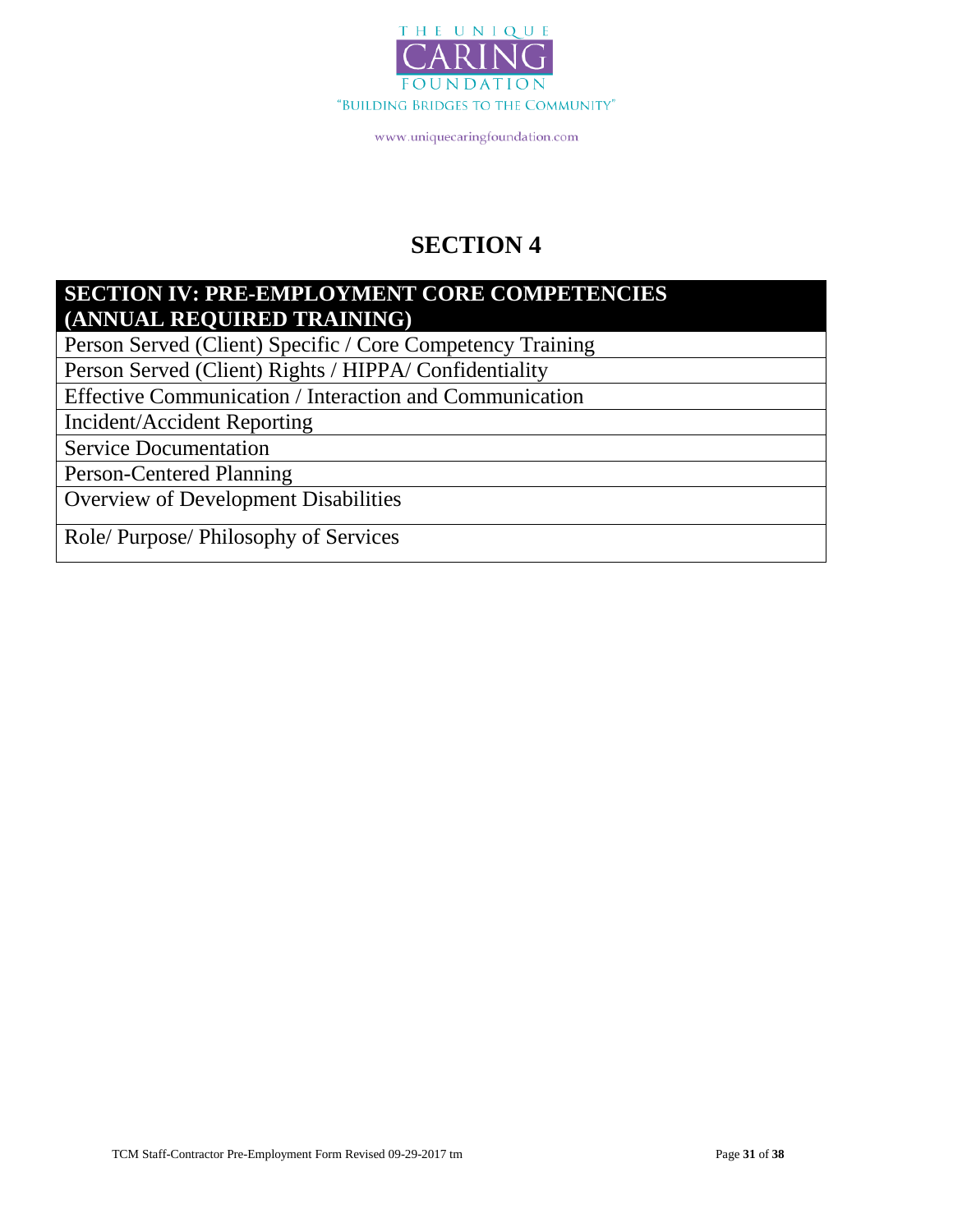

### **HIPAA STAFF/CONTRACTOR PRIVACY ACKNOWLEDGEMENT**

I understand that while performing my official duties I may have access to protected personal and health care information as defined in the Health Insurance Portability and Accountability Act of 1996 (HIPAA). I also understand the following:

- Protected health information is individually identifiable health information that is created, maintained or used within or by Unique Caring Foundation, Inc.
- Protected health information is not available to the public
- Special precautions are necessary to protect this type of information from unlawful or unauthorized access, use, modification, disclosure or destruction.

### **In order to help ensure the confidentiality and privacy of this information, I agree to:**

- Access, use or modify protected health information only as needed for the purposes of performing my official duties
- Never access or use protected health information out of curiosity, or for personal interest or advantage, or in the presence of unauthorized any third party
- Never show, discuss, or disclose protected health information to or with anyone who does not have the legal authority
- Never retaliate, coerce, threaten, intimidate or discriminate against or take other retaliatory actions against individuals or others who file complaints or participate in investigations or compliance reviews
- Never remove protected health information from the work area without proper written authorization
- Never share passwords with anyone or store passwords in a location accessible to unauthorized persons
- •Always store protected health information in a place physically secure from access by Unauthorized persons and out of plain view.
- Dispose of protected health information by utilizing an approved method of destruction (i.e., shredding). I will not dispose of such information in wastebaskets or recycle bins.

### **I understand that penalties for violating one of the above limitations may include disciplinary action including possible termination, civil or criminal prosecution. I certify that I have read, understand and agree to the Privacy Acknowledgement Statement printed above.**

| Print Full Name (First, Middle Initial, Last) | Signature   |
|-----------------------------------------------|-------------|
| Unique Caring Foundation Representative:      | Date Signed |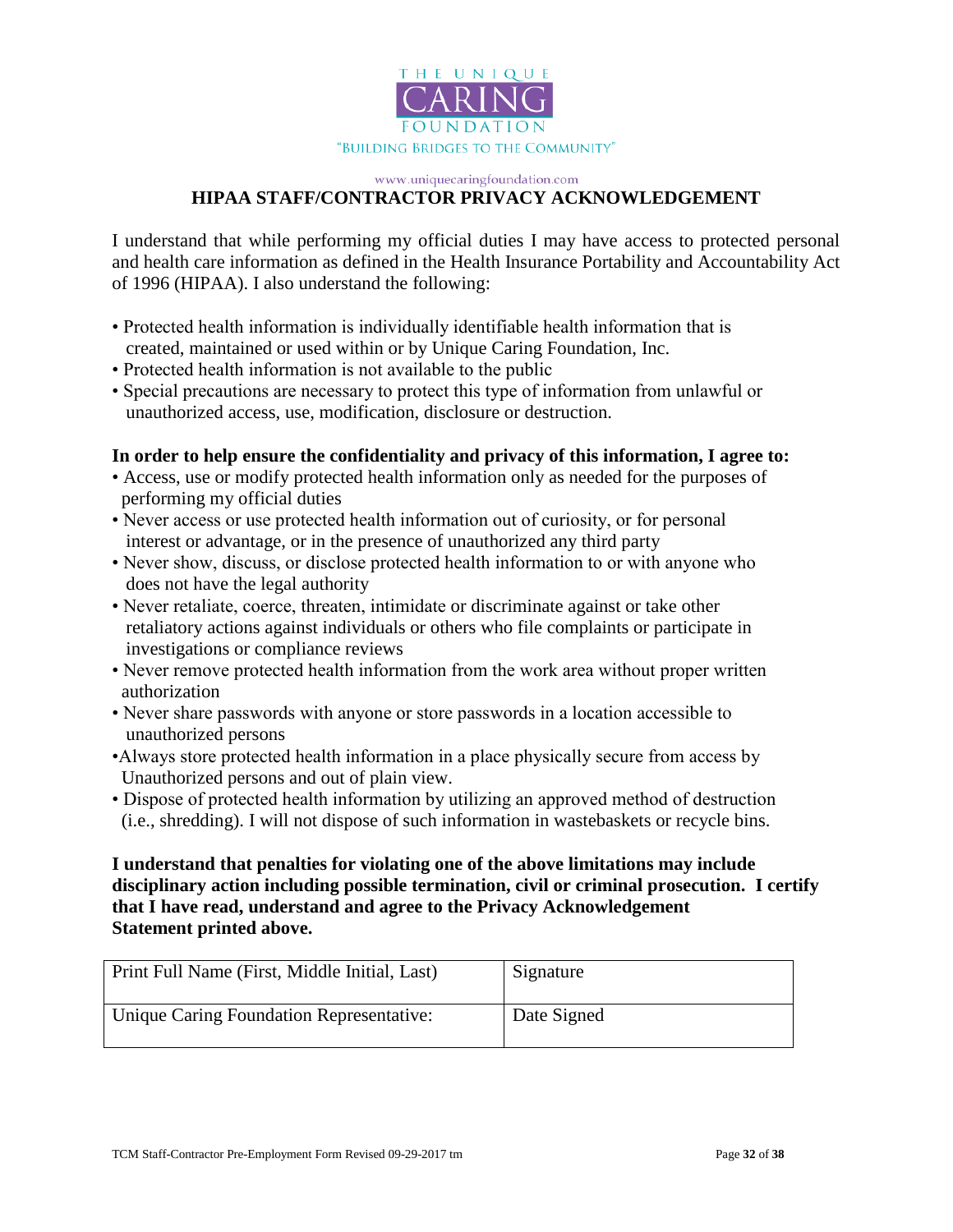

# **SECTION 5**

### **SECTIION V: OTHER CERTIFICATES AND ANNUAL IN-SERVICE TRAINING**

Corporate Compliance

QA/QI Policies

Transportation Policies and Procedures

Health & Safety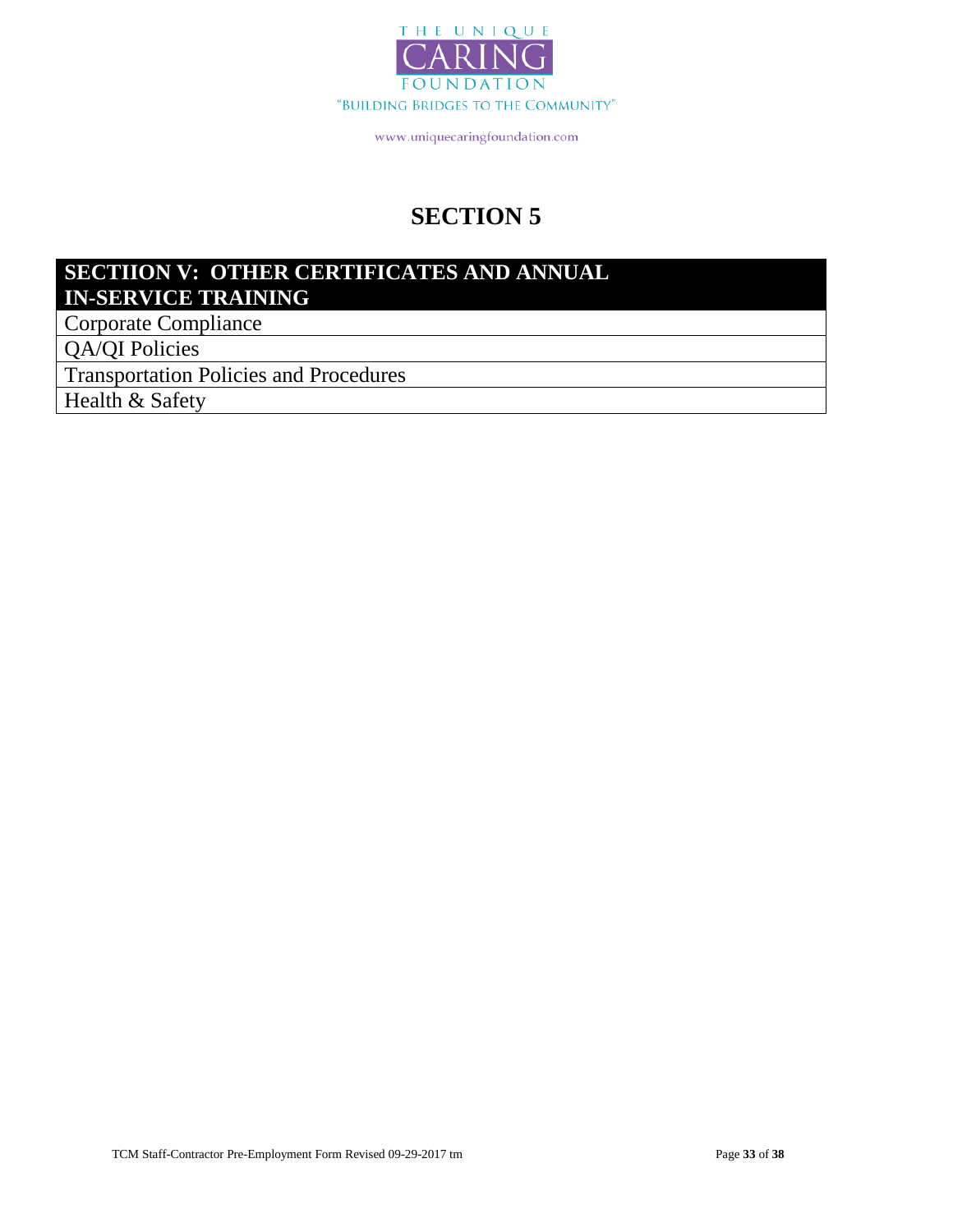

### **CORPORATE COMPLIANCE & CODE OF ETHICS POLICIES**

I  $(Staff/Start)$   $(Staff/Contractor's name)$ affirm that I have read and fully understand The Unique Caring Foundation's Corporate Compliance & Code of Ethics Policies & Procedures and certify my intentions to act in complete compliance with these polices and procedures.

Furthermore, I understand the when necessary I should seek advice from the appropriate supervisor and/or the Corporate Compliance Officer, Celeste Miller concerning appropriate actions that I may take in order to comply with Unique Caring Foundation's Corporate Compliance and Code of Ethic Policies and Procedures.

**\_\_\_\_\_\_\_\_\_\_\_\_\_\_\_\_\_\_\_\_\_\_\_\_\_\_\_\_\_\_\_\_\_\_\_\_\_\_\_\_\_\_ \_\_\_\_\_\_\_\_\_\_\_\_\_\_\_\_\_\_ STAFF/CONTRACTOR SIGNATURE DATE**

**\_\_\_\_\_\_\_\_\_\_\_\_\_\_\_\_\_\_\_\_\_\_\_\_\_\_\_\_\_\_\_\_\_\_\_\_\_\_\_\_\_\_ \_\_\_\_\_\_\_\_\_\_\_\_\_\_\_\_\_\_ WITNESS SIGNATURE DATE**

**\_\_\_\_\_\_\_\_\_\_\_\_\_\_\_\_\_\_\_\_\_\_\_\_\_\_\_\_\_\_\_\_\_\_\_\_\_\_\_\_\_\_ \_\_\_\_\_\_\_\_\_\_\_\_\_\_\_\_\_\_ COMPLIANE OFFICER DATE**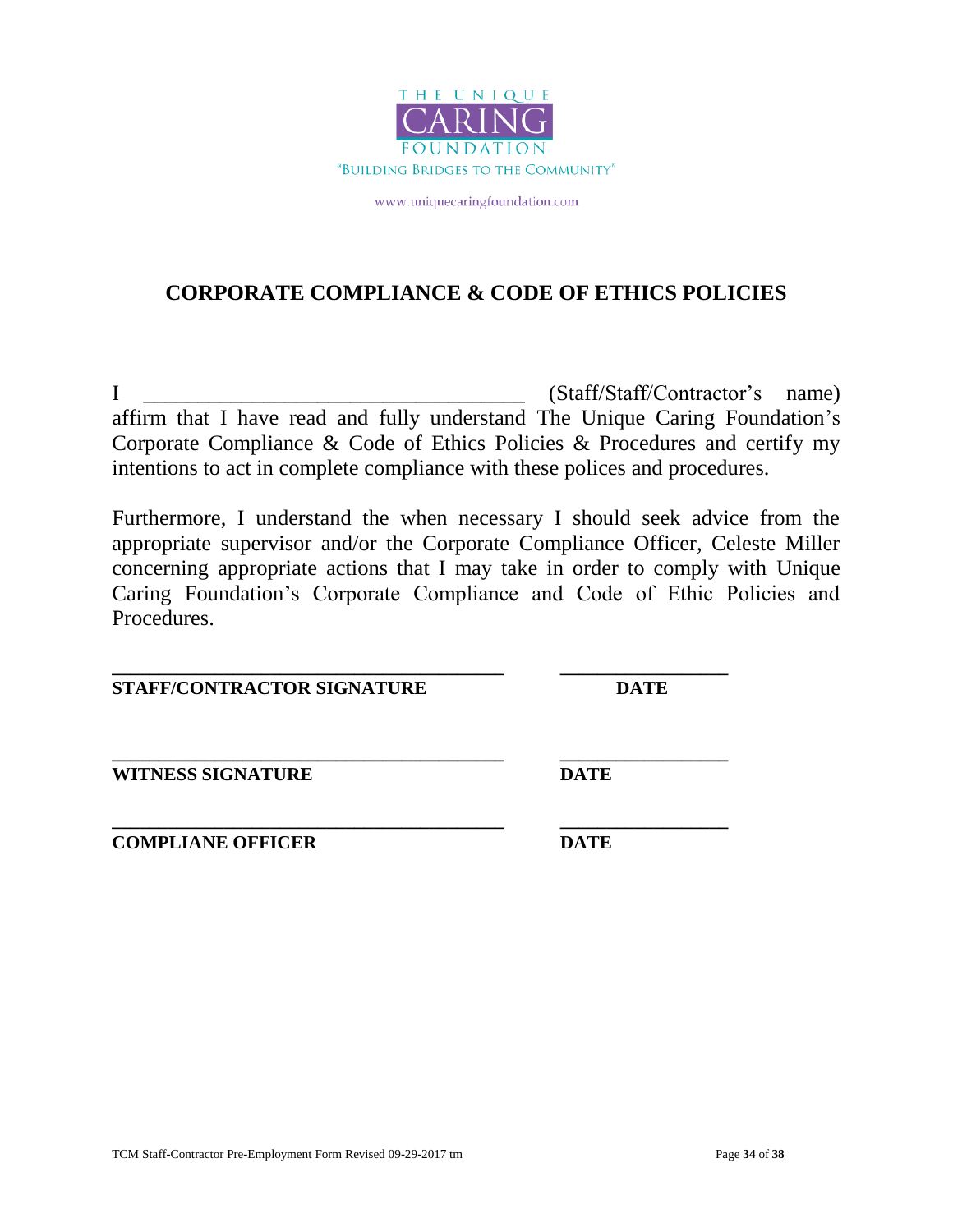

### **TRANSPORTATION POLICY AND PROCEDURES**

| POLICY #: $27G.0201(a)(8)-(14)$ | POLICY EFFECTIVE DATE: APRIL 1, 2003 |
|---------------------------------|--------------------------------------|
| Approved By: Governing Body     | SIGNATURE:                           |
| ANNUAL REVIEW:                  | <b>UPDATES/REVISIONS:</b>            |

### POLICY:

THE UNIQUE CARING FOUNDATION is expected to furnish transportation for person served as per contractual expectations. This could include transporting to and from appointments, social and recreational activities, medical and dental appointments, etc.

Any exceptions to this policy must be authorized in writing by the Director and alternative arrangements agreed upon prior to the person served placement.

THE UNIQUE CARING FOUNDATION, INC. Staff/Contractor and Staff/Contractors use their personal vehicles to transport person served to various functions. Staff/Contractor and Staff/Contractors are required to maintain the state required auto insurance on the vehicle used to transport person served. Unique Caring Foundation will keep copies of the Staff/Staff/Contractor's and care Staff/Contractor's vehicle insurance in their personnel file. Staff/Contractor and Staff/Contractors must inform the agency if insurance on the vehicle has lapsed or if there are any driving restrictions. Also, if Staff/Contractor or care Contractor gets involved in any accident in a company vehicle or their own personal vehicle, while transporting a client, he/she must notify Unique Caring Foundation within 24 hours of the accident. A copy of the police report must also be submitted along with an Incident Report Form. Staff/Contractor is not allowed to transport person served if the license has been suspended or restrictions are placed on the license.

All person served shall be provided transportation services in a safe and competent manner. Any individual transporting person served shall have a current valid driver's license. A seat belt shall be provided for each person served in the vehicle.

All Staff/Contractor and Staff/Contractors will carry emergency information and an emergency medical authorization at all times when transporting person served. If an emergency occurs, the Staff/Contractor is to provide for the person served and then call the Director as soon as the situation warrants.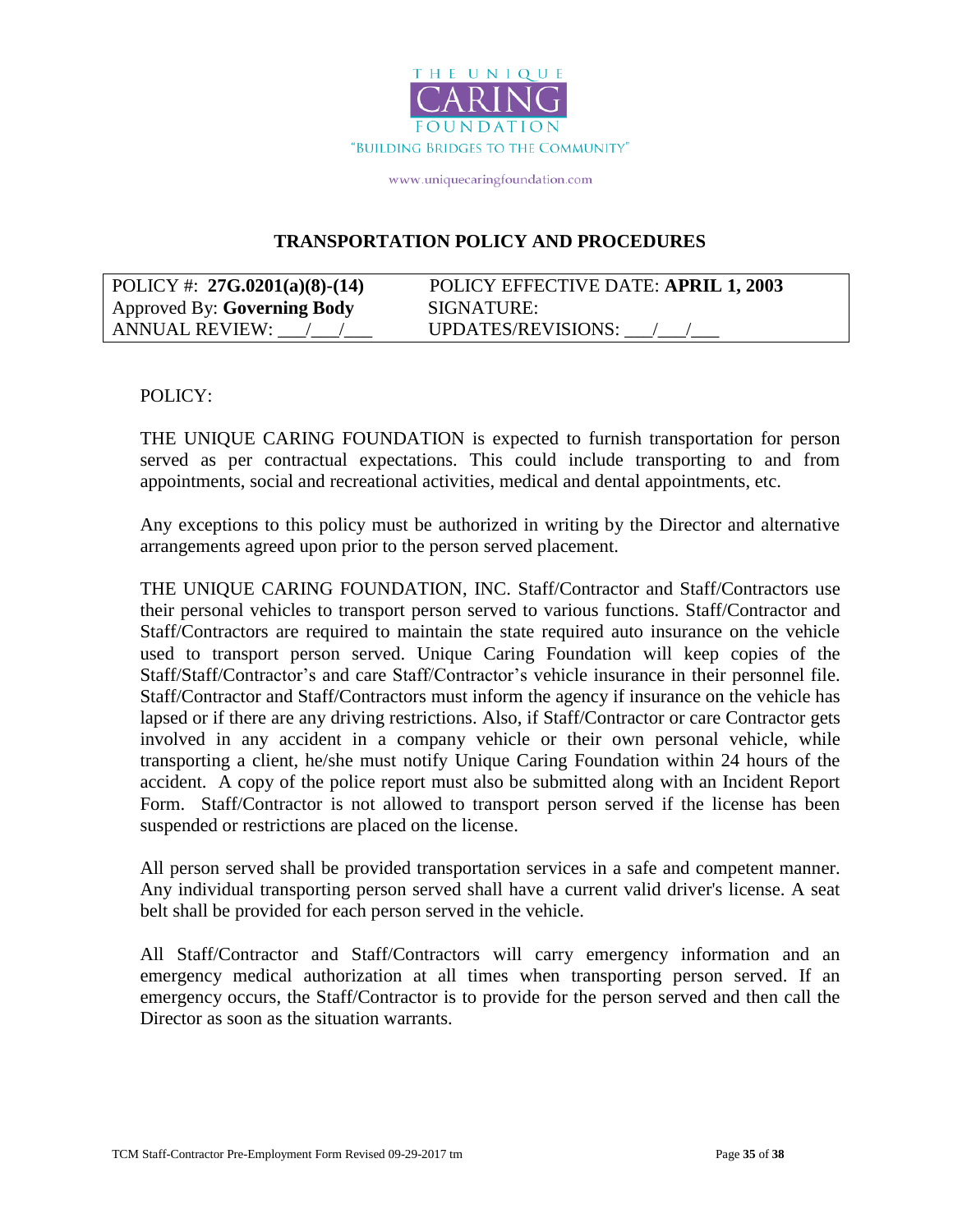THE UNIQUE CARING FOUNDATION, INC. vehicles used for transportation of person served will carry liability insurance. This is also required under North Carolina State Law. In addition, THE UNIQUE CARING FOUNDATION, INC. will carry comprehensive insurance on its vehicles regardless of the vehicles age. This will protect the agency should a person served cause damage to the vehicle, as local agencies will not be financially responsible for any damage to vehicles caused by person served.

### PROCEDURES:

The procedure to follow in the event of an emergency will, include:

- 1. Stay calm;
- 2. Staff/Contractor and Staff/Contractors will make certain that all person served are safe and not in need of medical attention;
- 3. If medical attention is needed, Staff/Contractor will perform CPR or first aid until the ambulance arrives;
- 4. Staff/Contractor will ensure all person served are safe and secure and then contact the Director as soon as possible; and
- 5. The Director will notify AMH Person served Rights Coordinator in writing within 48 hours of incident on standard incident reporting form.
- 6. The person served case manager will be notified verbally.
	- A. When person served who have a physical handicap are transported, the vehicle shall be equipped with secure adaptive equipment.
	- B. When two or more preschool children who require special assistance with boarding or riding I a vehicle are transported in the same vehicle, there shall be one adult, other than the driver, to assist in supervision of the children.

| Staff/Contractor Signature: |  |
|-----------------------------|--|
|-----------------------------|--|

Witness Signature:

| Date: |  |
|-------|--|
|       |  |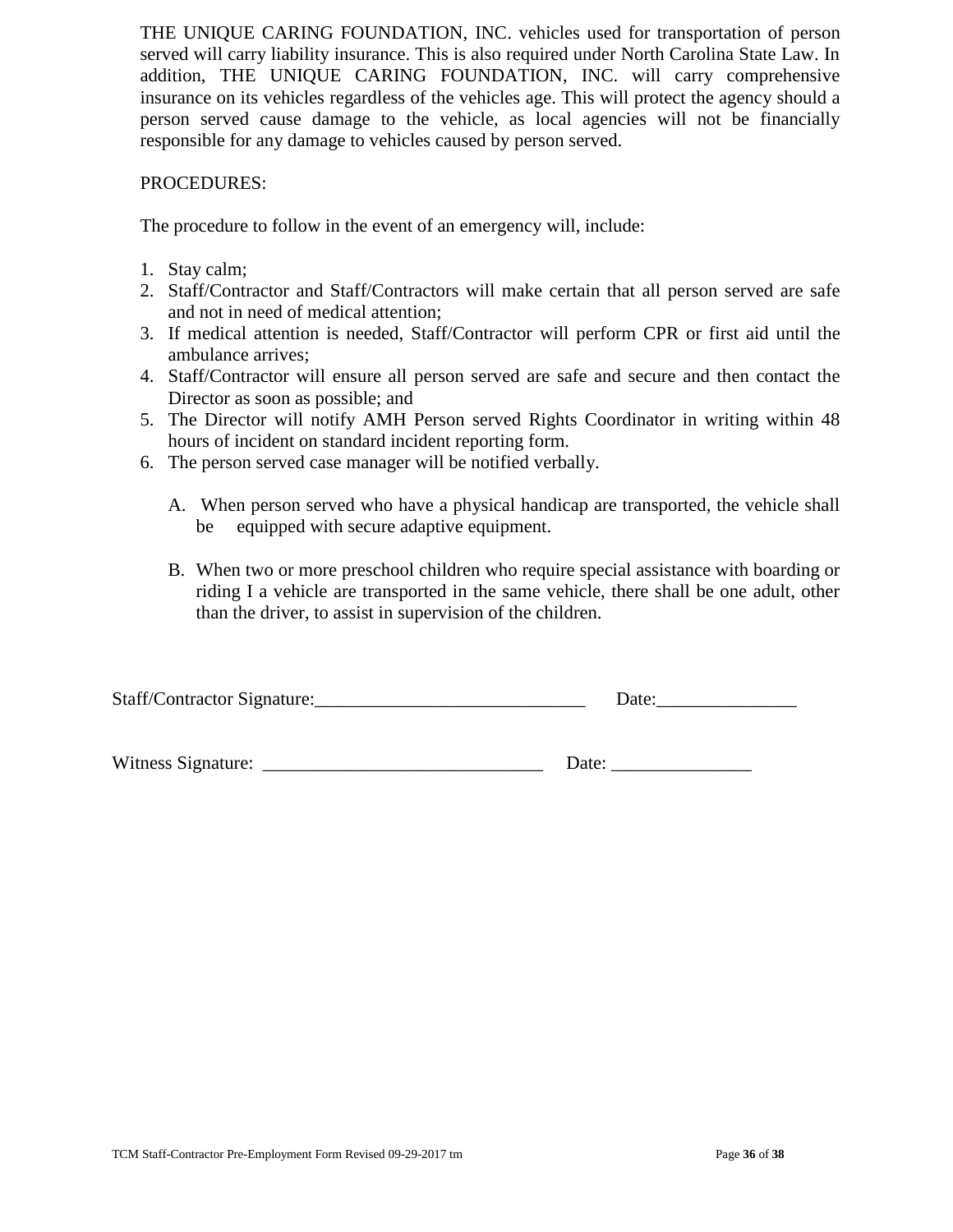

### **DHHS INCIDENT AND DEATH REPORTING PROCEDURES**

I acknowledge that I have received a copy of Unique Caring Foundation's (UCF) Incident and Death Reporting Plan. I understand that it is my responsibility to review the DHHS Incident and Death Reporting Plan and familiarize myself with all the reporting plan procedures. I further understand that I will receive on going DHHS Incident and Death Reporting procedural training.

In the event that the North Carolina Department of Health & Human Services-Division of Mental Health/Developmental Disabilities/Substance Abuse Services alters, changes, or amends the NHHS Incident and Death Reporting procedures, Unique Caring Foundation and or Unique Caring

Foundation will notify its Staff/Contractor. Furthermore, the North Carolina Department of Health & Human Services-Division of Mental Health/Developmental Disabilities/Substance Abuse Services Department reserves the right to amend, alter, and change the DHHS Incident and Death Reporting procedures without notice to the health Staff/Contractor agencies.

| Staff/Contractor Signature: | Date: |
|-----------------------------|-------|
|-----------------------------|-------|

Witness Signature: \_\_\_\_\_\_\_\_\_\_\_\_\_\_\_\_\_\_\_\_\_\_\_\_\_\_\_\_\_\_ Date: \_\_\_\_\_\_\_\_\_\_\_\_\_\_\_